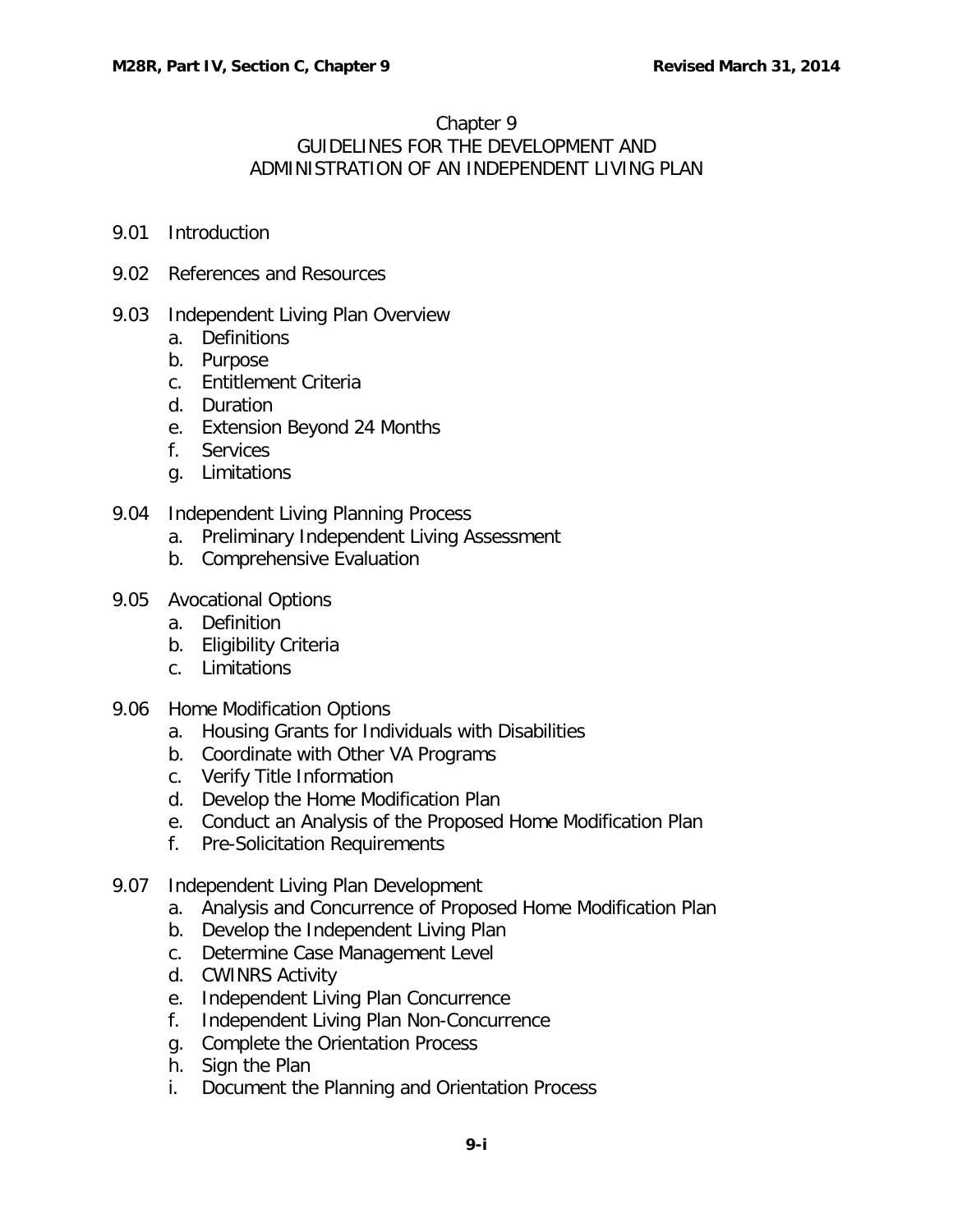- j. Procure [Home Modifications](#page-30-0)
- k. [Administer the Plan](#page-31-0)
- l. [Evaluate and Amend the Plan](#page-31-1)

# 9.08 [Outcomes of Independent Living Plans](#page-31-2)

- a. [Rehabilitated](#page-31-3)
- b. [Discontinued](#page-32-0)

Appendix O. VA Forms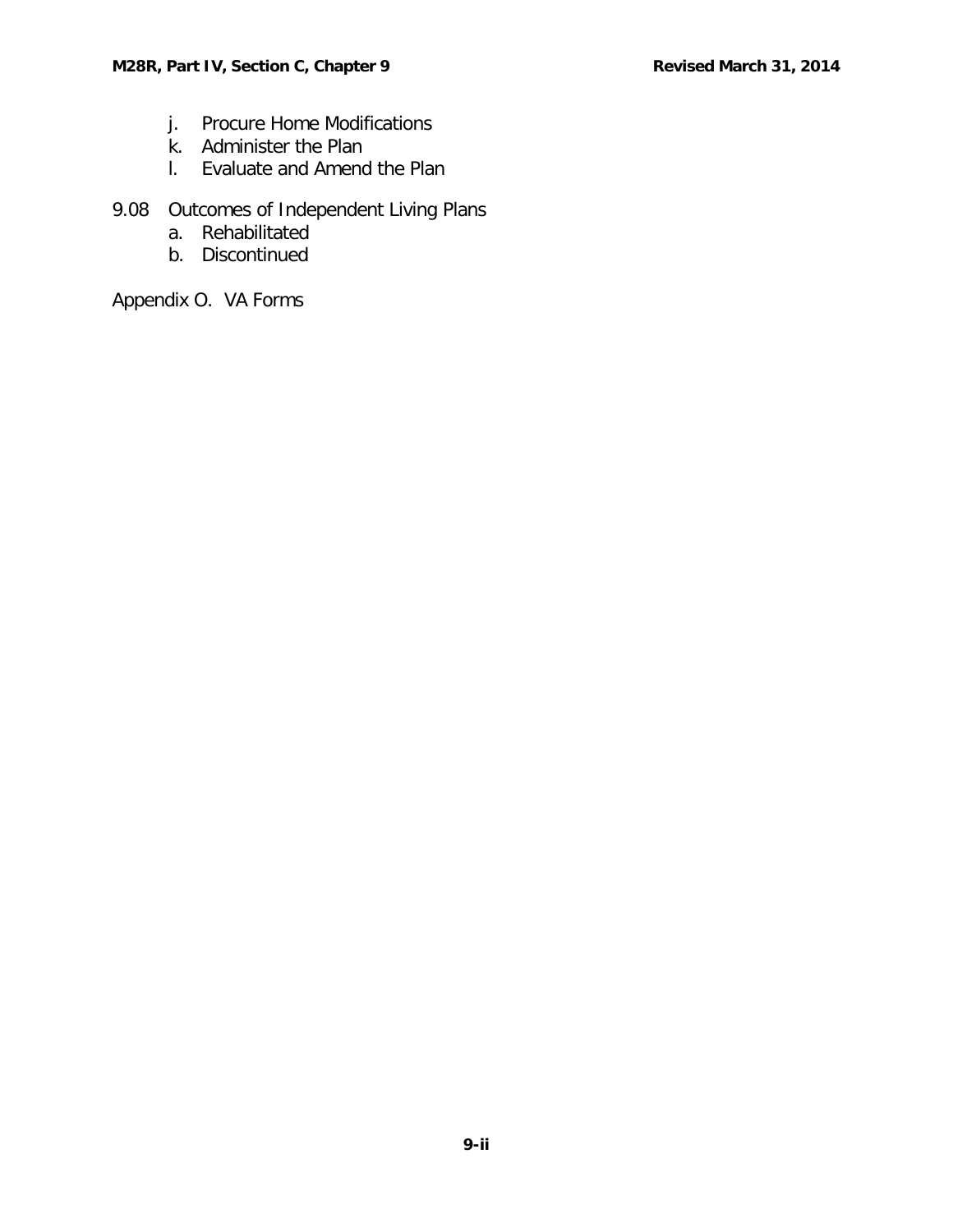#### Chapter 9 GUIDELINES FOR THE DEVELOPMENT AND ADMINISTRATION OF AN INDEPENDENT LIVING PLAN

#### <span id="page-2-0"></span>9.01 Introduction

The Department of Veterans Affairs (VA) Vocational Rehabilitation and Employment (VR&E) program uses a variety of rehabilitation plans in an effort to provide individualized services to individuals with disabilities. Individuals who cannot pursue an employment or vocational goal due to the limitations of a service connected disability (ies) and require assistance with activities of daily living may benefit from an Individualized Independent Living Plan (IILP). This chapter provides an overview of Independent Living (IL) processes; discusses how to develop and administer an IILP; and provides guidance on possible outcomes of IILPs. In addition, it includes a section specific to the home modification process in relation to the development of an IILP. Statutory and regulatory references are provided throughout the chapter. The term individual will be used throughout this chapter as a general term to refer to both Servicemembers and Veterans where appropriate.

<span id="page-2-1"></span>9.02 References and Resources

| Laws:        | 38 United States Code (U.S.C.) 3101        |
|--------------|--------------------------------------------|
|              | 38 U.S.C. 3103                             |
|              | 38 U.S.C. 3104                             |
|              | 38 U.S.C. 3105                             |
|              | 38 U.S.C. 3109                             |
|              | 38 U.S.C. 3120                             |
| Regulations: | 38 Code of Federal Regulations (CFR) 21.35 |
|              | 38 CFR 21.52                               |
|              | 38 CFR 21.53                               |
|              | 38 CFR 21.60                               |
|              | 38 CFR 21.62                               |
|              | 38 CFR 21.76                               |
|              | 38 CFR 21.94                               |
|              | 38 CFR 21.98                               |
|              | 38 CFR 21.120                              |
|              | 38 CFR 21.160                              |
|              | 38 CFR 21.162                              |
|              | 38 CFR 21.216                              |
|              | 38 CFR 21.260                              |
|              | 38 CFR 21.266                              |
|              | 38 CFR 21.274                              |
|              | 38 CFR 21.283                              |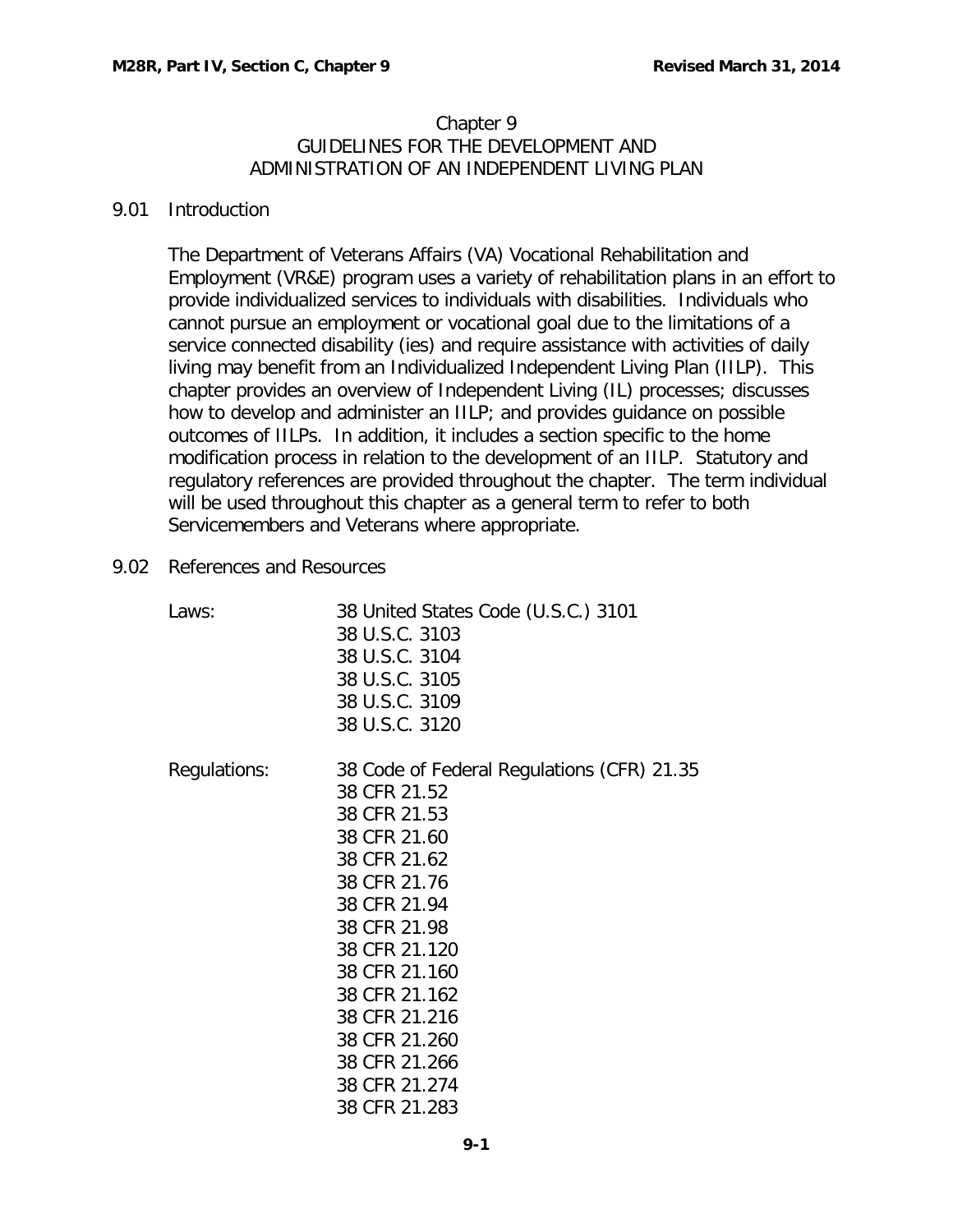|                 | 38 CFR 21.362<br>38 CFR 21.364<br>38 CFR 36.4402                                                                                                                                                                                                                                                                                                                                                                                                                                                                                                                                                                                                                                                                                                                                                                                                                                                                                                                                                                                                                                                                                          |
|-----------------|-------------------------------------------------------------------------------------------------------------------------------------------------------------------------------------------------------------------------------------------------------------------------------------------------------------------------------------------------------------------------------------------------------------------------------------------------------------------------------------------------------------------------------------------------------------------------------------------------------------------------------------------------------------------------------------------------------------------------------------------------------------------------------------------------------------------------------------------------------------------------------------------------------------------------------------------------------------------------------------------------------------------------------------------------------------------------------------------------------------------------------------------|
| VA Forms (VAF): | FL 28-521, Request for Independent Living Extension<br>VAF 119, Report of Contact<br>VAF 4107, Your Rights to Appeal our Decision<br>VAF 10-0103, Veterans Application for Assistance in<br>Acquiring Home Improvement and Structural Alterations<br>VAF 26-4555, Veterans Application in Acquiring Specially<br>Adapted Housing or Special Home Adaption Grant<br>VAF 28-0791, Preliminary Independent Living Assessment<br>VAF 28-0814, Checklist for Independent Living Plan Approval<br>VAF 28-0851, Activities of Daily Living Checklist<br>VAF 28-0852, Case Support Checklist<br>VAF 28-0947, Independent Living-Specially Adapted Housing<br><b>Coordination Checklist</b><br>VAF 28-0957, Vocational Rehabilitation Guidelines and<br><b>Debt Prevention</b><br>VAF 28-1902b, Counseling Record-Narrative Report<br>VAF 28-1902n, Counseling Record-Narrative Report<br>(Supplemental Sheet)<br>VAF 28-8861, Request for Medical Services-Chapter 31<br>VAF 28-8872, Rehabilitation Plan<br>VAF 28-8872a, Rehabilitation Plan-Continuation Sheet<br>VAF 90-2237, Request, Turn-in and Receipt for Property or<br><b>Services</b> |
| Resources:      | VA Handbook 6500.6, Contract Security, dated 03/12/10                                                                                                                                                                                                                                                                                                                                                                                                                                                                                                                                                                                                                                                                                                                                                                                                                                                                                                                                                                                                                                                                                     |
| Websites:       | http://www.benefits.va.gov/homeloans/adaptedhousing.asp<br>http://www.prosthetics.va.gov/HISA2.asp<br>http://benefits.va.gov/BENEFITS/factsheets.asp<br>http://www.ebenefits.va.gov/<br>http://www.benefits.va.gov/HOMELOANS/<br>contact_agents.asp<br>http://benefits.va.gov/homeloans/adaptedhousing.asp                                                                                                                                                                                                                                                                                                                                                                                                                                                                                                                                                                                                                                                                                                                                                                                                                                |

# <span id="page-3-0"></span>9.03 Independent Living Plan Overview

Independent living plans are designed to enable an individual to achieve maximum independence in daily living and, whenever possible, increase the individual's ability to participate in an extended evaluation to explore the potential to return to work. This section provides definitions of key terms;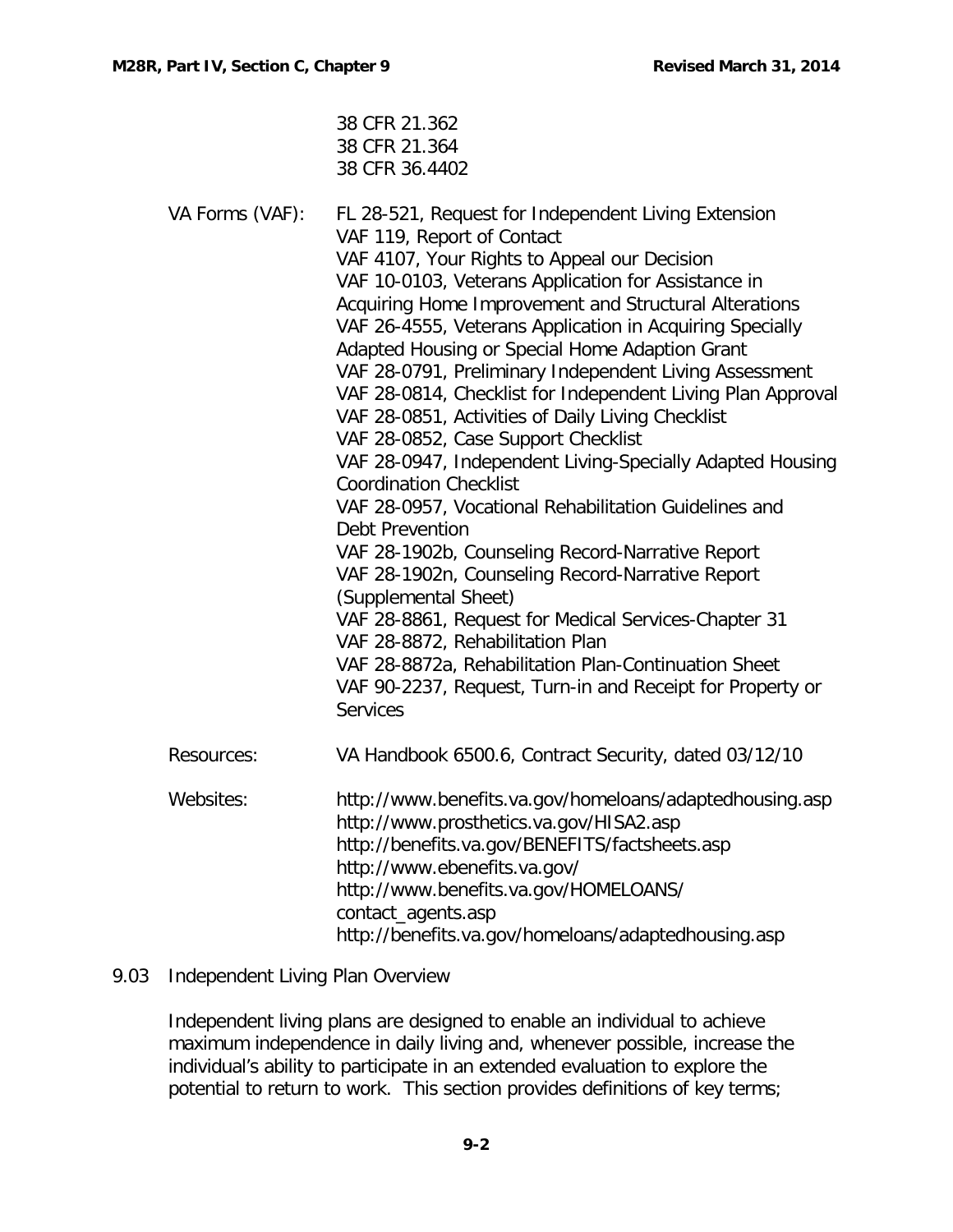describes the purpose of independent living services; outlines entitlement criteria; discusses the duration of services; provides a list of services available to individuals who are participating in an IILP; and discusses limitations when providing independent living services.

<span id="page-4-0"></span>a. Definitions

38 U.S.C. 3101 and 38 CFR 21.35 provide definitions to the most commonly used terms in VR&E. The most commonly used terms in an IILP are:

1. Independence in Daily Living

Independence in daily living refers to the ability of an individual, without the service of others, or with a reduced level of service from others, to live and function within his/her family and community.

2. Serious Employment Handicap

A serious employment handicap means a significant impairment of the individual's ability to prepare for, obtain, or retain employment consistent with his/her abilities, aptitudes and interests. See 38 CFR 21.52 for additional information on the classification of serious employment handicap.

3. Vocational Goal

A vocational goal means gainful employment that is consistent with the individual's abilities, aptitudes and interests.

4. Achievement of a Vocational Goal is not Currently Reasonably Feasible

This phrase means that the effects of the individual's disability, when considered in relation to his/her circumstance at the time of the determination, indicates that the achievement of a vocational goal would not be feasible at this time; or the effects are expected to worsen within the period needed to achieve a vocational goal, therefore making the achievement not reasonably feasible. See 38 CFR 21.53 for additional information if needed.

<span id="page-4-1"></span>b. Purpose

The purpose of independent living services is to enable the individual, to the maximum extent possible, to live independently and participate in family and community life. Independent living services are also provided to increase the individual's potential to return to work by providing services designed to lessen or accommodate the effects of the disability (ies).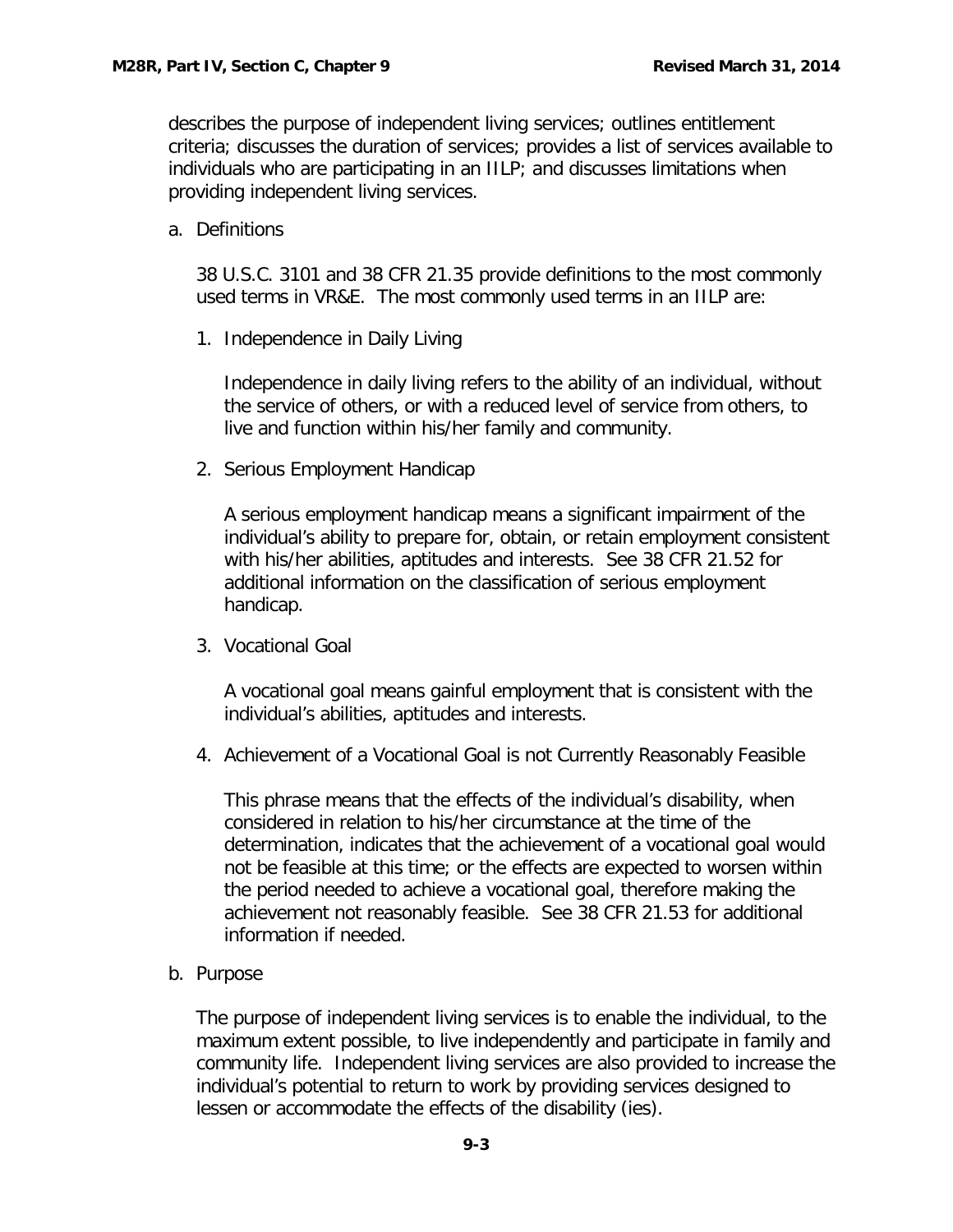<span id="page-5-0"></span>c. Entitlement Criteria

38 U.S.C. 3102, 38 U.S.C. 3103, 38 U.S.C. 3109, 38 U.S.C. 3120, and 38 CFR 21.162 provide the statutory and regulatory guidance for the provision of a program of independent living services. The following criteria must be met to provide a program of independent living services:

- 1. The individual must have a service connected disability (SCD) rating of at least 20%.
- 2. The individual must have a serious employment handicap resulting in substantial part from the SCD(s).
- 3. The Vocational Rehabilitation Counselor (VRC) must determine that the achievement of a vocational goal is not currently reasonably feasible.
- 4. The individual must have limitations in activities of daily living that impact his/her level of independence.
- 5. There must be a reasonable likelihood that the services provided will increase the individual's level of independence.
- 6. There must be a reasonable likelihood that the gains in independence will continue following completion of the program of independent living services.
- <span id="page-5-1"></span>d. Duration

Per 38 U.S.C. 3105 and 38 CFR 21.76, a program of independent living services cannot exceed 24 months unless one the following criteria are met:

- 1. The VRC determines that a longer period is necessary and likely to result in a substantial increase in the individual's level of independence in daily living. In this situation, an extension of up to six months is possible.
- 2. If the individual served on active duty during the Post 9/11 Global Operations period and has a severe disability incurred or aggravated in such service, the VRC may request an extension of up to two six-month periods if the additional period(s) will result in a substantial increase in the individual's level of independence in daily living.
- <span id="page-5-2"></span>e. Extension Beyond 24 Months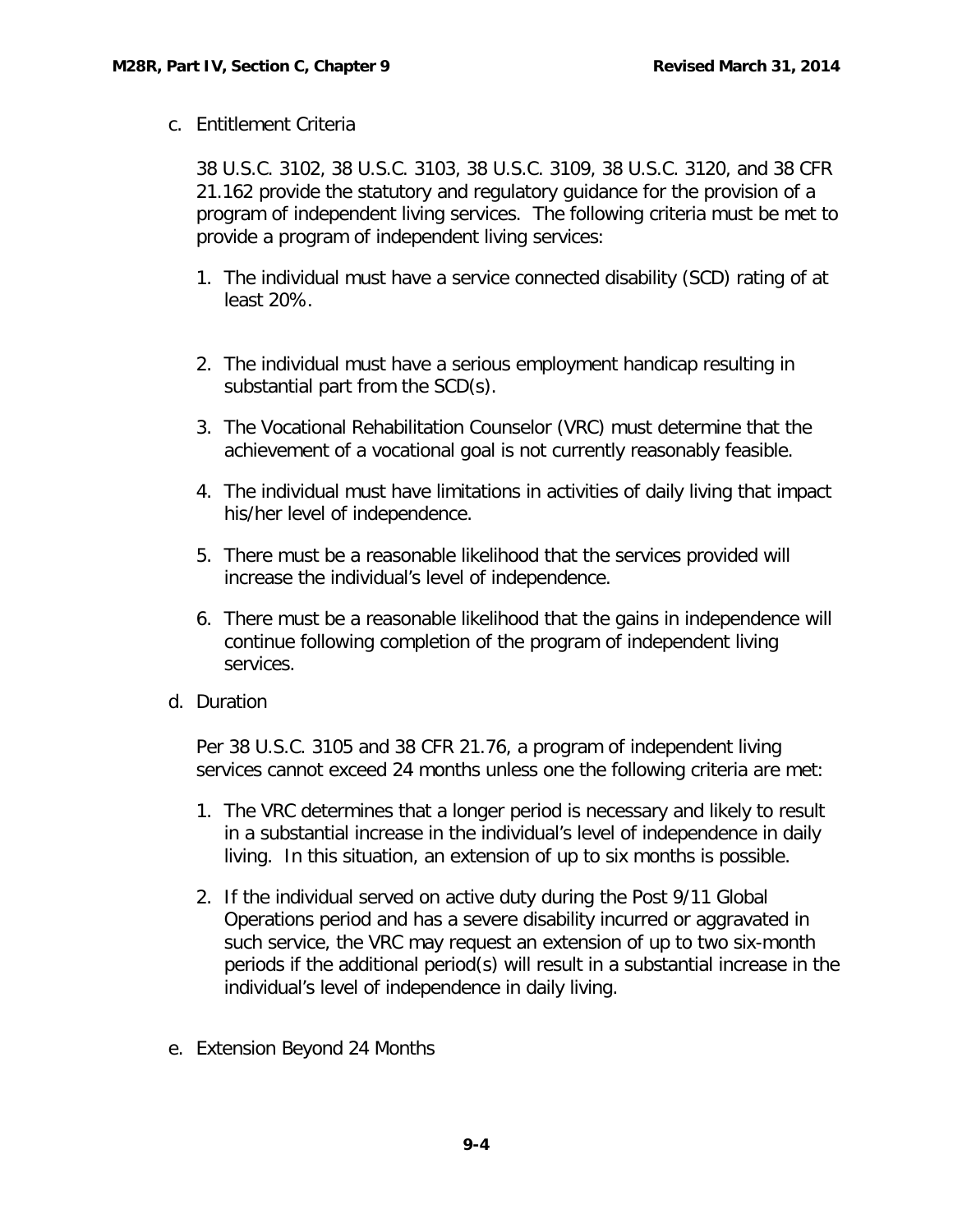1. VR&E Concurrence

VR&E Officer concurrence is required for any request for an extension of IL services beyond 24 months. The VRC must document the extension request on FL 28-521, Request for IL Extension. See Appendix O, VA Forms, for information on how to access this form.

2. Vocational Rehabilitation Panel Review

The Vocational Rehabilitation Panel (VRP) must review requests for extensions of IL services beyond 24 months and make recommendations on whether this action is consistent with the needs of the individual. The request for an extension beyond 24 months is a required referral to the VRP. See M28R.IV.C.2 for additional information on the VRP.

3. Director, VR&E Service Concurrence

The Director of VR&E Service must approve all extensions of IL services beyond 36 months.

<span id="page-6-0"></span>f. Services

The services offered by the VR&E program are governed by 38 U.S.C. 3104. Independent living services are outlined in 38 CFR 21.160. In independent living planning, services are individualized and designed to assist the individual achieve the maximum level of independence possible, and when feasible, to increase the individual's potential to return to work. The need for any supplies or equipment being considered to address an independent living need must be substantiated by results of both the preliminary and comprehensive independent living assessments. A variety of services are available to assist in meeting the individual's IL needs, to include:

1. Short-term Training or Certificate Completion

The IILP can include short-term training or the completion of a certificate program to enhance independent living skills per 38 CFR 21.120.

2. Subsistence Allowance

Subsistence allowance is permissible when training is part of the rehabilitation plan and all criteria outlined in 38 CFR 21.260 and 38 CFR 21.266 are met.

3. Revolving Fund Loan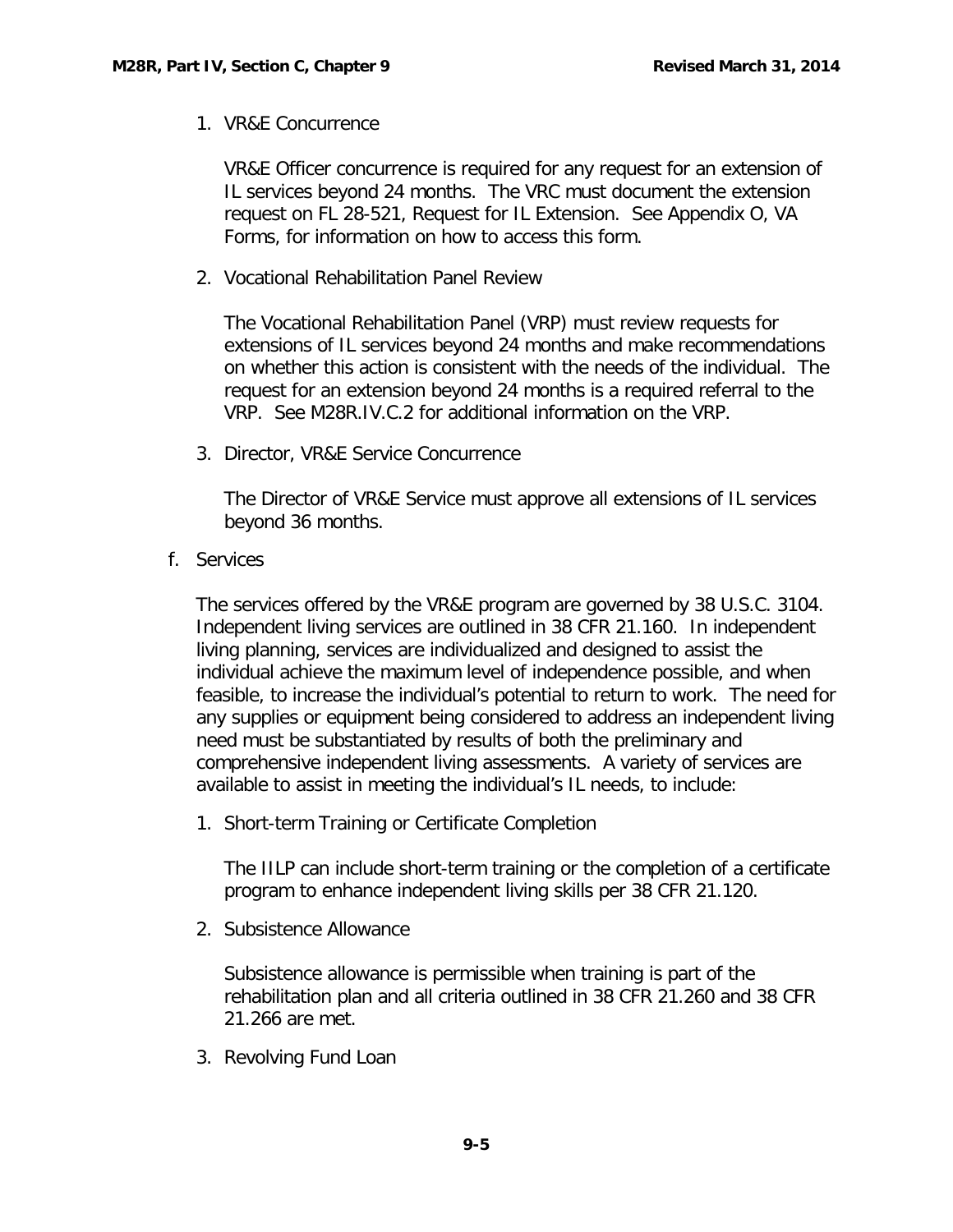Advances from the revolving fund are permissible in an IILP per 38 CFR 21.274.

4. Assistive Technology Assessment

The VRC may consider an assistive technology (AT) assessment to determine if independence could be improved through the use of AT.

5. Medical and Mental Health Services

The VRC must coordinate medical and mental health services as needed with the Veterans Health Administration (VHA) to ensure the individual's health conditions are treated and stabilized to the maximum extent possible. This includes services designed to address personal adjustment issues the individual or family may be experiencing as a result of the effects of the disability (ies). See 38 CFR 21.155 for guidance on the delivery of services to an individual's family.

6. Identifying Appropriate Housing Accommodations

VR&E must work closely with other entities within VA to identify appropriate housing accommodations when indicated to ensure that the accommodations are necessary, feasible, and provided in an appropriate manner. See section 9.06 for additional information on housing modifications/accommodations.

7. Coordination with Community-Based Resources

The VRC must coordinate the delivery of services with community based resources when these services are required to address IL services.

8. Equipment to Increase Independence in Activities of Daily Living

VA prosthetics and/or Home Improvements and Structural Alterations (HISA) grant programs are the primary providers for equipment to increase independence in daily living. However, the VRC may provide equipment needed to increase activities of daily living as indicated on the Preliminary Independent Living Assessment if such equipment is not provided by prosthetics and/or HISA.

Examples of this type of equipment include, but are not limited to the following:

• Grab bars to increase independence and safety with bathing and toileting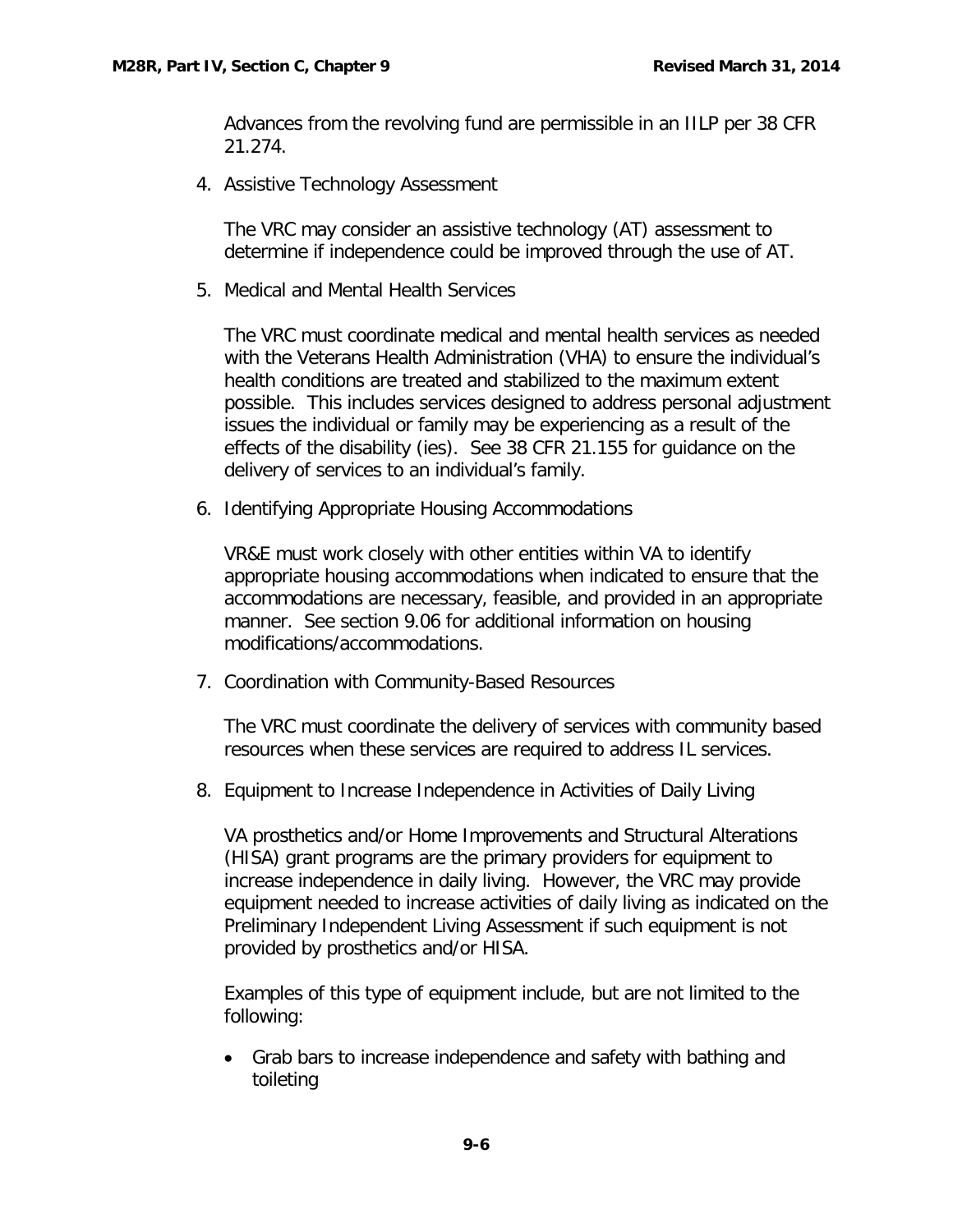- Shower chairs
- Raised toilet seats
- Shoe horns
- Grabbers to extend reach and mobility
- <span id="page-8-0"></span>g. Limitations
	- 1. Number of New Independent Living Cases

Congress currently limits the number of new independent living cases that can be initiated each year. The current limit is 2,700 new cases per year. VR&E Service monitors new programs of independent living services by tracking the number of individuals entering independent living case status each year and notifying the field of any necessary action if/when the statutory limit is being approached.

It is important to note that new IL cases that are a result of the individual being displaced or otherwise adversely affected by a natural or other disaster do not count in the overall limit of new IL cases per year.

See 38 U.S.C. 3120(e) for additional information on the limitation of new IL cases.

2. Retroactive Induction and Payments

Retroactive inductions and payments are not permitted when providing a program of independent living services.

3. Mobility Aids

If the preliminary or comprehensive independent living needs assessment indicates that the individual would benefit from a mobility device, such as a wheelchair or mobility scooter, the VRC must send a medical referral to the prosthetics staff at the VA medical center and request a mobility assessment. The referral is made via VAF 28-8861, Request for Medical Services-Chapter 31. See Appendix O, VA Forms, for information on how to access this form. The VA medical center staff will determine what type of mobility device the individual may need and decide whether it can be provided by VHA. The VA physician must concur on the need for a mobility device to ensure that the device is a medical need and not a desired want of the individual.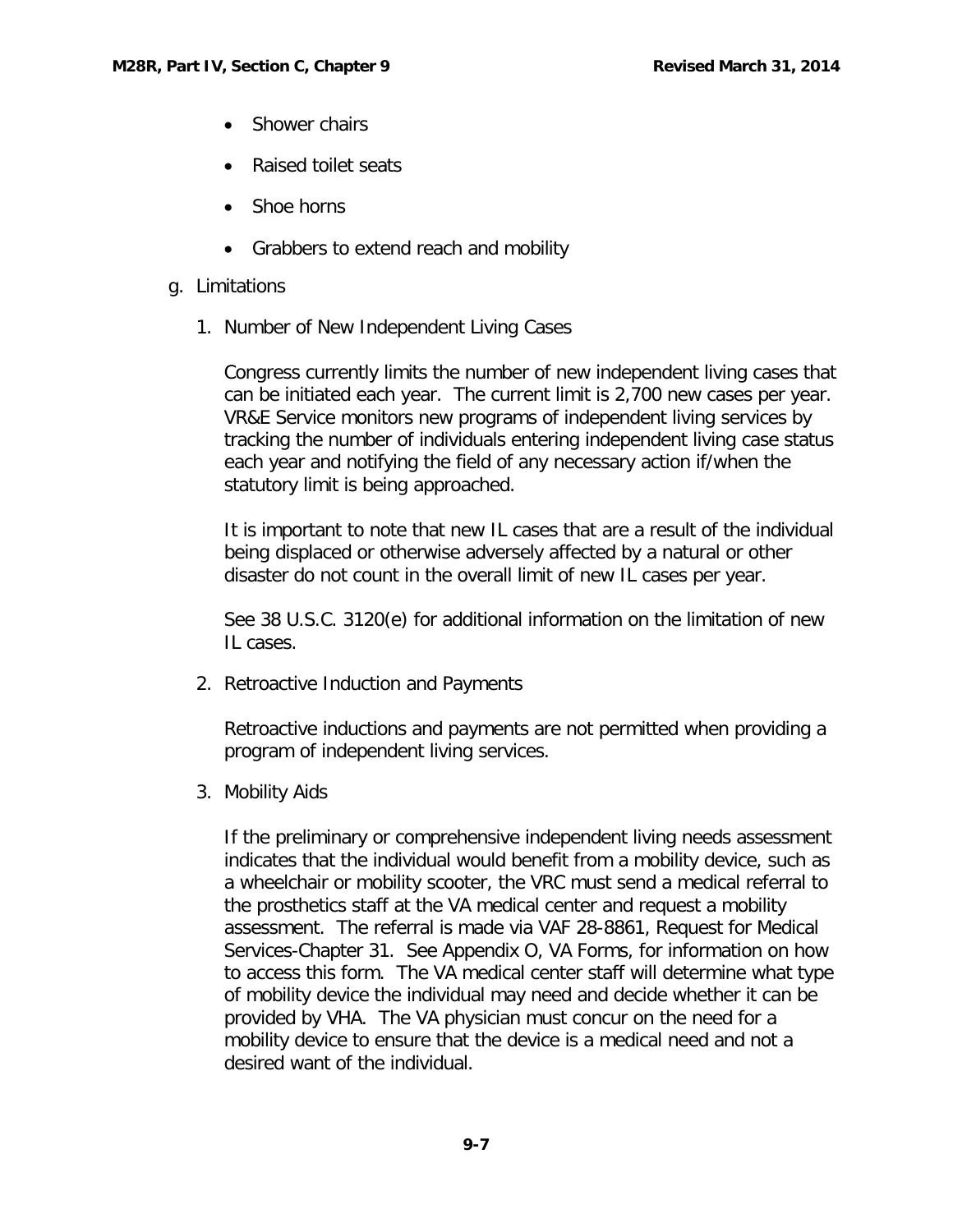If the VA physician agrees that the mobility device is needed and arrangements cannot be made to provide the device through the VHA, VR&E may provide the device as part of an IILP. However, in no circumstance, should a tractor, mower, or similar equipment be identified as a mobility device or as a solution to an independent living need, and authorized as part of an IILP.

4. Avocational Needs

The preliminary independent living assessment investigates the impact of the individual's disability on avocational pursuits. The delivery of services to address avocational needs is limited. See section 9.05 for detailed information on the provision of services designed to address avocational pursuits.

5. Independent Living Services to Servicemembers

It is important to note that Servicemembers who are entitled to independent living services under Public Law 110-181, National Defense Authorization Act of 2008 as extended by Public Law 112-56, Vow to Hire Heroes Act, can only receive independent living services that focus on the transition to civilian life, not retention in the military. Many areas of need, such as assisting the transitioning Servicemember with integrating into the home community or identifying appropriate non-military housing resources, can be addressed under the IL plan. Services provided under Chapter 31 should not duplicate the efforts of any Department of Defense or VHA programs per 38 U.S.C. 3101(2).

6. Long Term Training

Long term training, such as college degree programs, is not permitted as part of an IILP. Training is limited to short term training programs that are specifically focused on improving one's independence in daily living.

7. Participation in Medical Marijuana Programs

Independent living services may not be denied based on a Veteran's participation in a state medical marijuana program. However, the VRC must evaluate feasibility of an IL goal prior to developing an IILP for any Veteran. The VRC must consider state laws and any concerns about the individual Veteran's use of medical marijuana other than as prescribed. Plan goals may not include provision of medical marijuana or tools for its cultivation or consumption. IILPs may not include training or other services related to the medical marijuana industry, which are likewise prohibited in employment plans.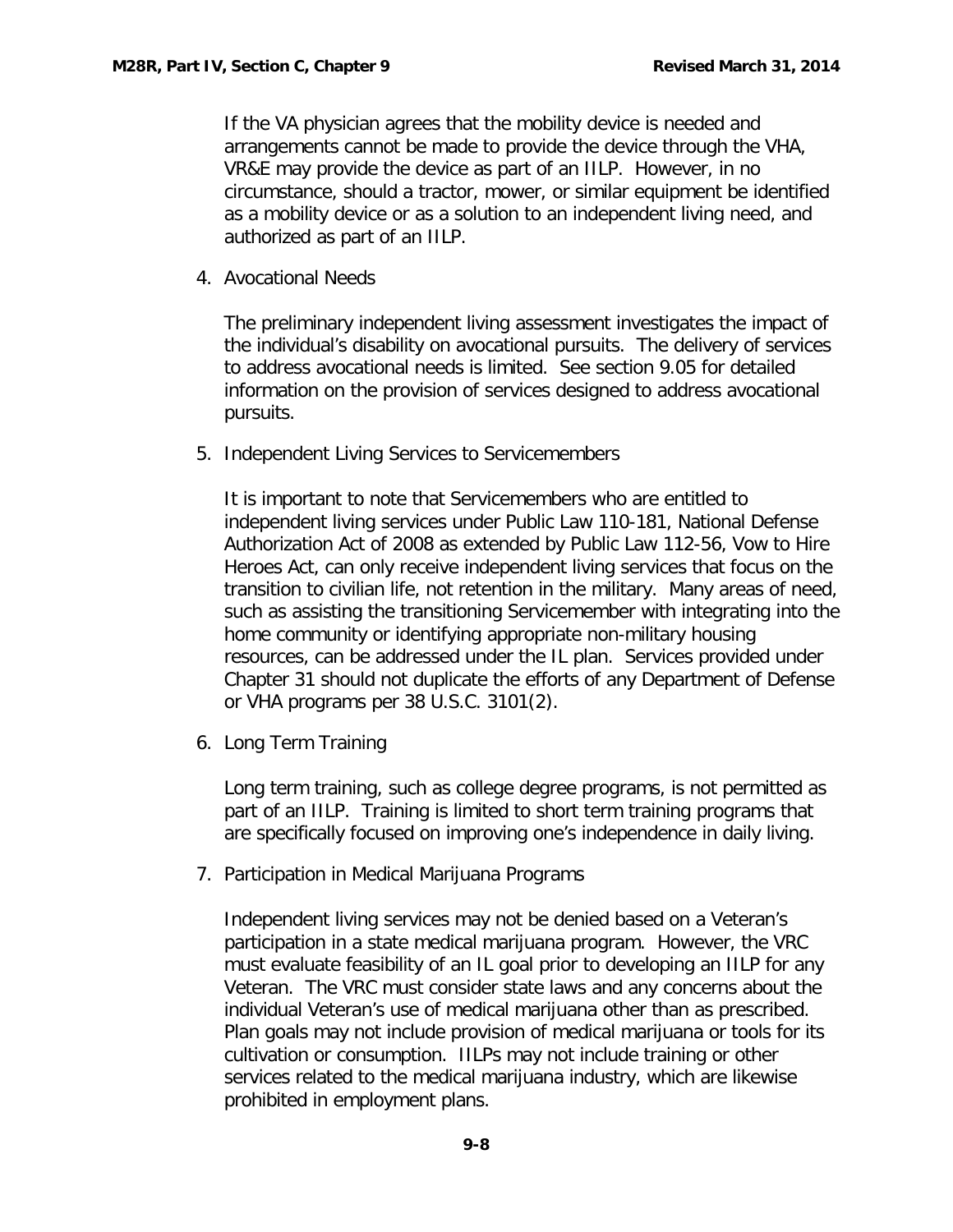8. Independent Living Services in Foreign Countries

The provision of independent living services is limited to the United States and its territories. Independent living services cannot be provided to individuals residing in foreign countries.

<span id="page-10-0"></span>9.04 Independent Living Planning Process

Independent living rehabilitation plans require a number of pre-plan development activities to ensure that the proposed plan is feasible, viable, and addresses the individual's needs. The following activities must be completed prior to plan development.

<span id="page-10-1"></span>a. Preliminary Independent Living Assessment

The Preliminary Independent Living Assessment, VAF 28-0791, is designed to determine if the individual has any impairments to activities of daily living. The questionnaire focuses on 25 specific activities of daily living and is designed to ascertain in which of those activities the individual's independence is limited. In addition, the individual's housing, emotional spiritual, leisure and avocational needs are discussed to ensure that all aspects of the individual's needs are addressed. See Appendix O, VA Forms, for information on how to access this form.

1. Preliminary Independent Living Assessment Findings

The preliminary independent living assessment findings will assist the VRC in determining if either of the following applies:

(a) Independent Living Services are Warranted

The preliminary assessment indicates that IL needs are present and appropriate IL goals are determined to be feasible. If so, then the VRC will schedule a comprehensive evaluation.

(b)Independent Living Services are Not Warranted

If no IL needs are identified and/or no appropriate IL goals are determined to be feasible, the VRC must obtain VR&E Officer (VREO) concurrence of the decision prior to taking action to close the case. If the VREO concurs that no services are needed, then the VRC must notify the individual of the adverse action in writing and provide the individual a VAF 4107, Your Rights to Appeal our Decision. See Appendix O, VA Forms, for information on how to access this form. The case remains in Evaluation and Planning status during the due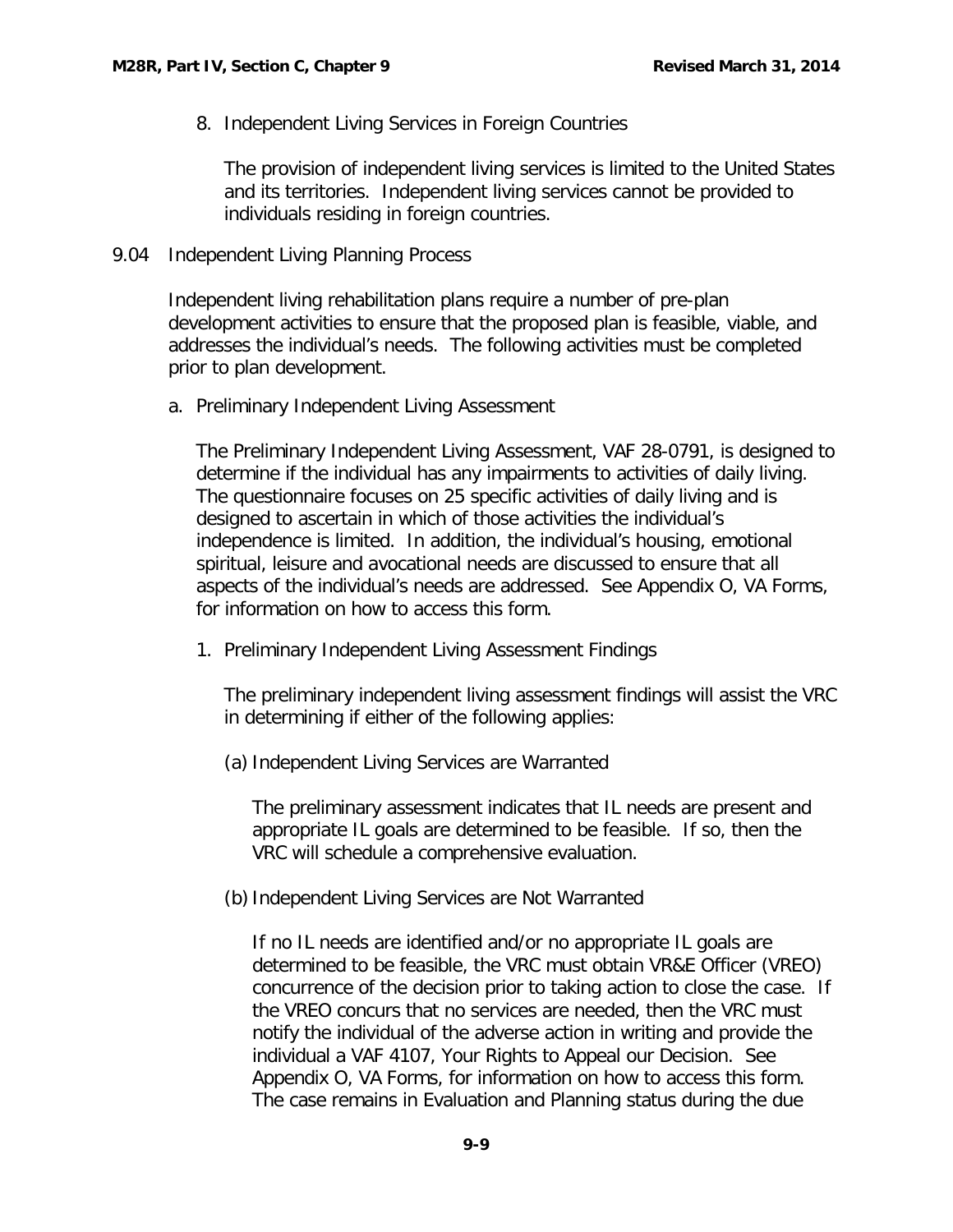process period. After 30 days, the VRC can close the case using Reason Code (RC) 09 using the date of the decision.

2. Document the Findings of the Preliminary Needs Assessment

The VRC must document the findings of the preliminary needs assessment into a written report, either on a VAF 28-1902b, VAF 28-1902n, or in a Corporate WINRS (CWINRS) case note. See Appendix O, VA Forms, for information on how to access these forms.

<span id="page-11-0"></span>b. Comprehensive Evaluation

If the preliminary independent living assessment indicates that the individual has impairments in activities of daily living, the VRC must coordinate the completion of a comprehensive evaluation. It is imperative that the evaluation be completed by a person who is trained to evaluate independent living needs. 38 U.S.C. 3120 and 38 CFR 21.294 reiterate this point by stating that the person or facility that is conducting the evaluation must have a "demonstrated capability" in provision of independent living services. This is customarily evidenced by specialized IL experience and/or training.

The comprehensive evaluation is designed to delve deeper into the issues identified on the preliminary assessment, as well as any other issues that were not identified during the assessment process. It is designed to identify issues that may cause potential barriers to living independently. Where feasible, the comprehensive evaluation should also address issues that could increase the potential for the individual to obtain and maintain suitable employment. This assessment is generally conducted in the individual's home.

1. Relevant Information for the Comprehensive Evaluation

The comprehensive evaluation requires the analysis of information from a variety of other sources, such as:

- Medical records
- Functional capacity testing
- Consultations with medical providers
- Social service evaluations/reports
- Home based healthcare reports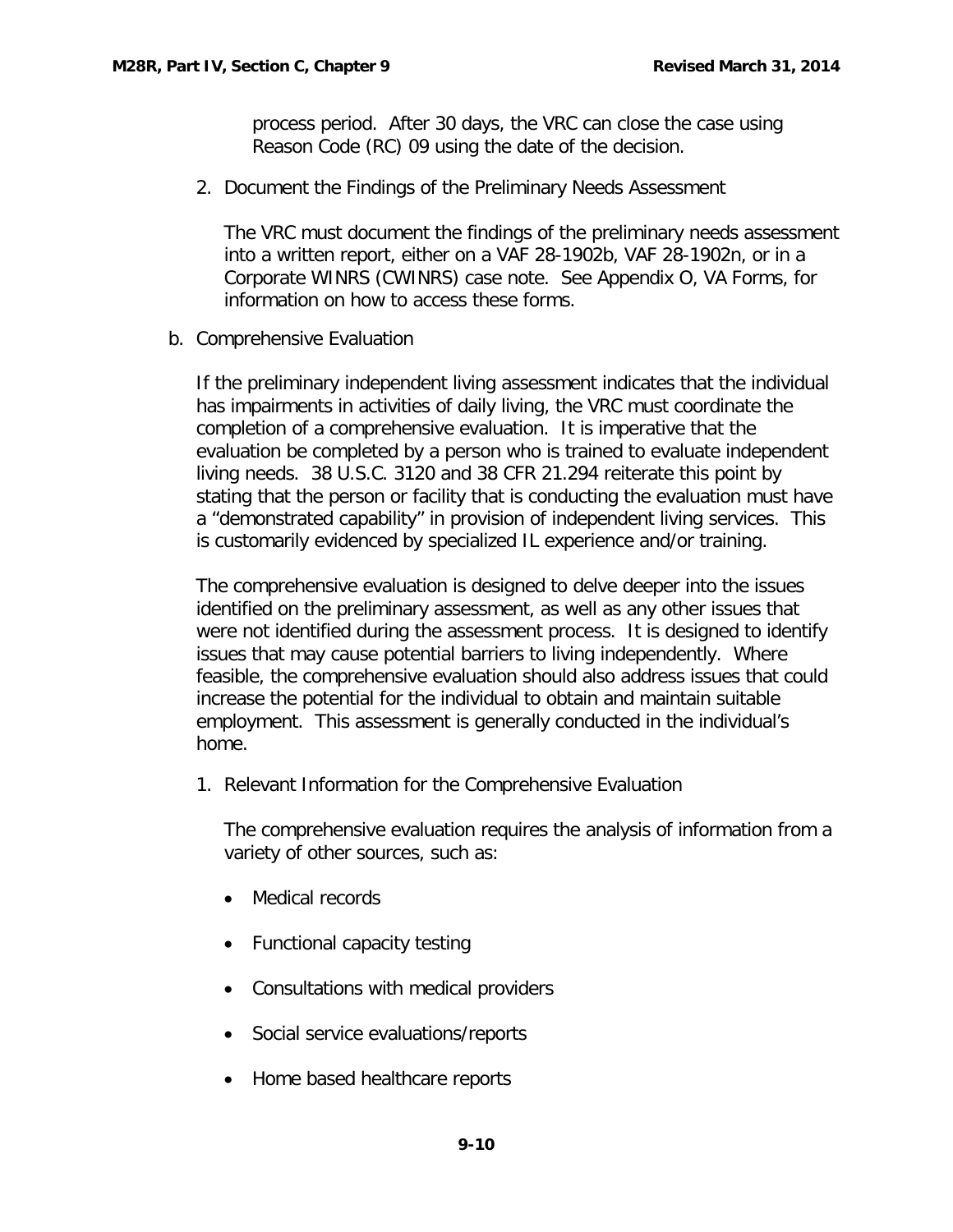- Specialized independent living assessments, such as occupational therapy or physical therapy evaluations
- Rehabilitation engineer reports
- Family members and caregivers (with the individual's permission)
- 2. Completing the Comprehensive Evaluation

The VRC may use a contract counselor to complete the comprehensive evaluation if contractual agreements are in place for the provision of this service. The VRC, or contracted VRC, must address a variety of issues during the comprehensive evaluation, to include, but not limited to:

(a) Mobility

Mobility refers to the individual's ability to move efficiently from place to place within the home and community. In addition, the evaluator should address the individual's means of transportation to ensure that it is accessible, if appropriate.

(b) Communication

Communication refers to the accurate and efficient transmission and/or reception of information, both verbally and non-verbally. It includes the individual's access to a telephone or adaptive equipment to ensure communication with family, medical providers, friends, and others in the community is possible.

(c) Self-Care

Self-care refers to the skills necessary to fulfill basic needs, such as health care, safety, food preparation, hygiene and grooming, and money management.

(d) Self-Direction

Self-direction describes the capacity to organize, structure, and manage activities in a manner that best meets the individual's goals and objectives. Adequate self-direction requires that the individual be able to plan, initiate, and monitor behavior with respect to an identified outcome.

(e) Interpersonal Skills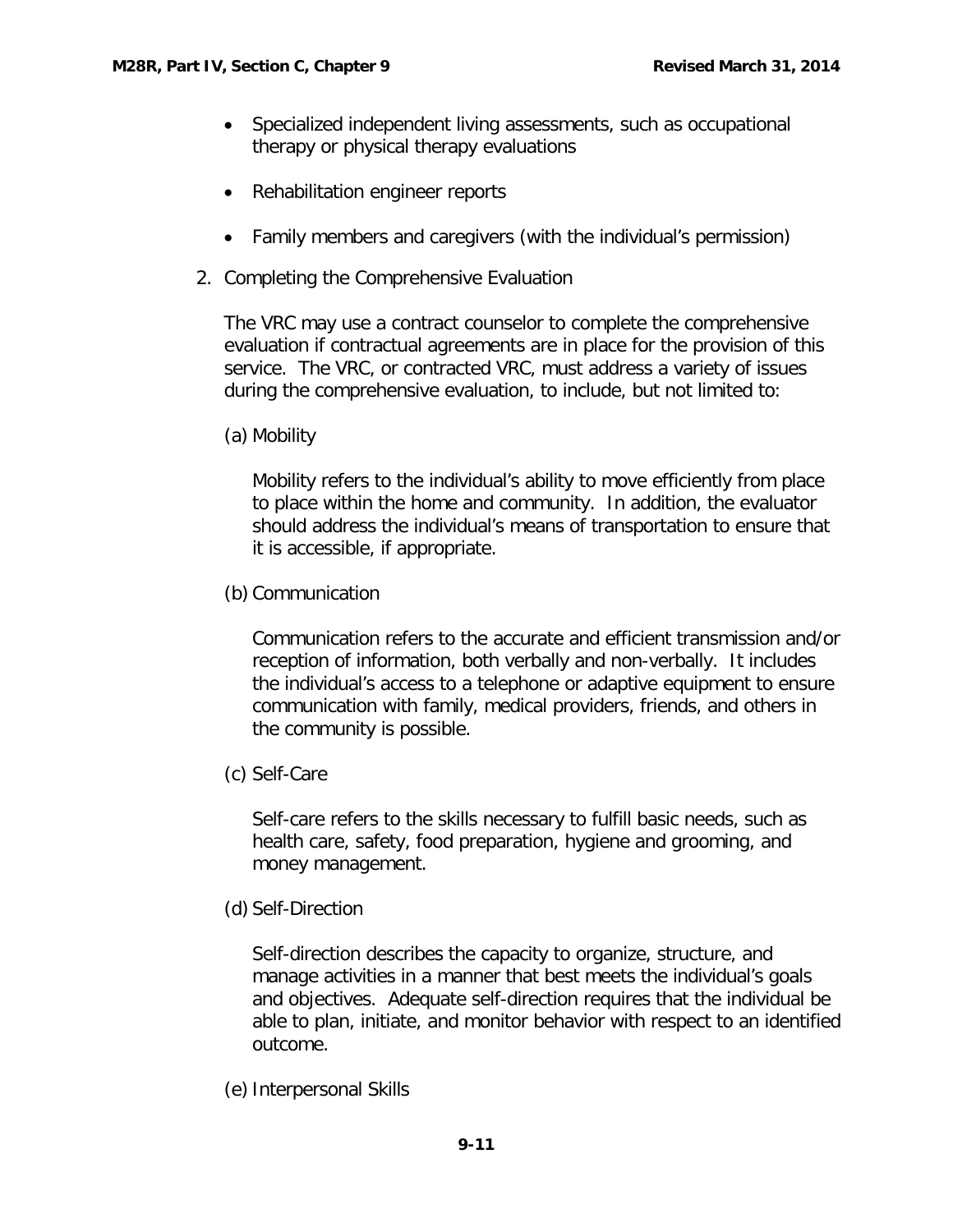Interpersonal skills refers to the individual's ability to interact in a socially acceptable manner with family, service providers, neighbors, and others encountered in routine interactions in the community.

(f) Productive Activities

This area refers to the individual's ability to perform activities which contribute to family and/or community.

(g) Future Goals

It is important to address the individual's goals for the future to ensure that the rehabilitation plan adequately addresses those goals.

3. Documenting the Findings of the Comprehensive Evaluation

The VRC, or contracted counselor, must document the findings of the comprehensive evaluation into a written report, either on a VAF 28-1902b, VAF 28-1902n, or in a CWINRS case note, and file documentation on the right side of the CER folder. See Appendix O, VA Forms, for information on how to access these forms.

4. Reviewing the Results of the Comprehensive Evaluation

The VRC may utilize the VRP to assist with reviewing the results of the comprehensive evaluation to ensure that the evaluation has identified the issues that need to be addressed in the IILP. The VRP can provide technical assistance in the development of the rehabilitation plan to ensure that the proposed program of services will enable the individual to achieve maximum independence. See 38 CFR 21.60 and 21.62, M28R.II.A.4, and M28R.IV.C.2 for additional information on the use of the VRP.

The VRC must review the findings of the comprehensive evaluation, and the VRPs recommendations if applicable, with the individual. This information will lead to the development of the ILLP.

#### <span id="page-13-0"></span>9.05 Avocational Options

The preliminary independent living assessment investigates the impact of the individual's disability on avocational pursuits. If the preliminary or comprehensive evaluation indicates that the individual has limitations in the pursuit of avocational interests, the VRC may address those needs in the IILP.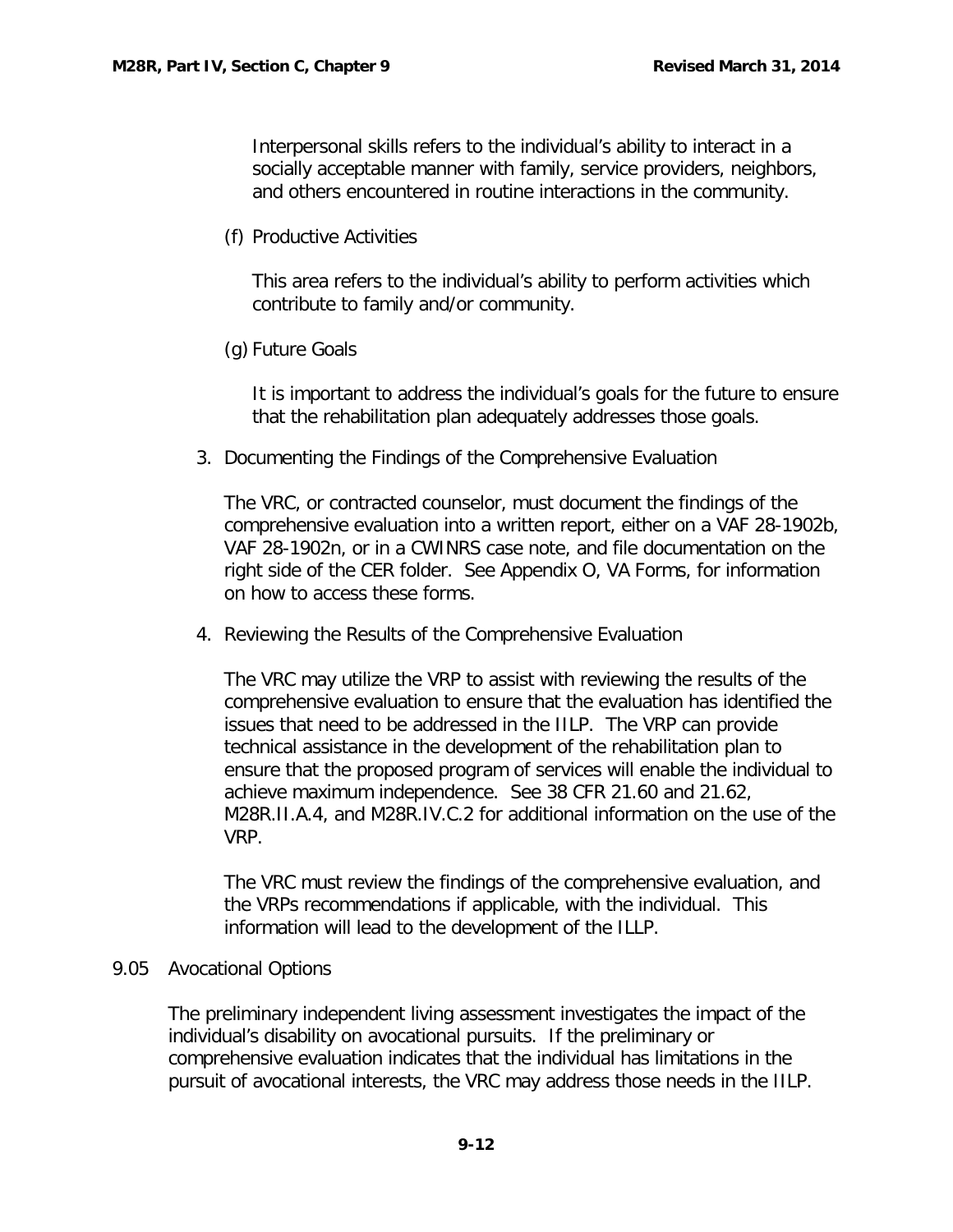Services may be provided in support of an avocational activity that the individual can no longer perform due to the effects of a disability(ies). For example, the individual may have been active in sports, but is no longer able to perform this activity due to physical limitations. In this situation, the VRC may provide resources for community adaptive sports or adaptive equipment to enable the individual to continue the activity in an effort to increase community involvement, as well as functional ability and mobility.

<span id="page-14-0"></span>a. Definition

Avocational is defined as activities or hobbies outside one's main occupation that are done for enjoyment that enables or enhances the individual's ability to engage in family and/or community activities that are integral to the achievement of the goals of the IILP.

<span id="page-14-1"></span>b. Eligibility Criteria

The following criteria must be met before providing services designed to support the pursuit of an avocational interest:

- 1. The disability condition(s) limits or prevents participation in the avocational interest.
- 2. The activity must have been previously performed for a significant amount of time, defined as over a twelve-month period.
- 3. A medical and/or mental health provider must provide documentation that continued support of the activity is not contraindicated.
- 4. An expert consultation to identify accommodations required to enable continued support of the activity must be completed by a qualified person, such as an occupational therapist.
- 5. The pursuit of the avocational interest must improve the individual's independence in daily living in a measurable and verifiable manner.
- 6. The individual must have the ability and resources to sustain the activity or pursuit after the period of rehabilitation services are completed.

The VRC must document this information on VAF 28-1902b, VAF 28-1902n, or in a CWINRS case note. See Appendix O, VA Forms, for information on how to access these forms.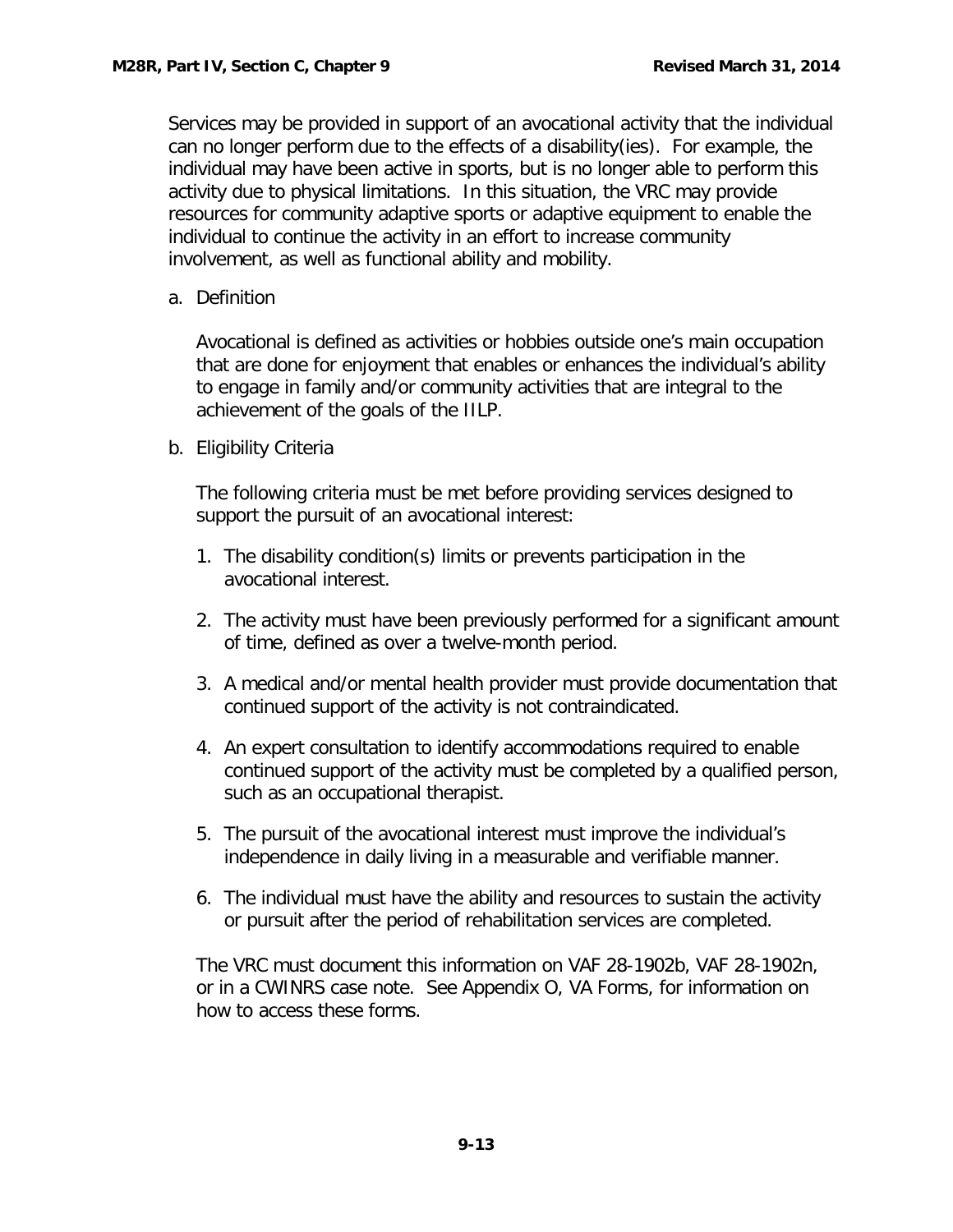- <span id="page-15-0"></span>c. Limitations
	- 1. Number of Avocational Needs

Services related to an avocational activity should not expand to more than one type of activity. For example, if adaptive sports equipment is provided for one avocational activity, then additional services for other avocation activities may not be provided even if the individual expresses interest in other activities.

2. Updating or Replacing Existing Equipment

The VRC should not update or replace existing equipment that enables participation in an avocational activity. For example, providing a more complex camera or an updated computer program is prohibited.

## <span id="page-15-1"></span>9.06 Home Modification Options

This section provides procedures related to home modifications that will require construction to the home. The construction process requires extensive coordination with other VA programs, as well as outside sources via the assistance of VA Acquisitions. These procedures do not apply to adaptive equipment that will assist the individual with increase in activities of daily living that do not require construction services, such as raised seats for toileting, shower chairs, etc.

If the comprehensive evaluation indicates that home modifications that will require construction to the home are needed to maximize the individual's independence, the VRC must coordinate those services with other VA programs. If the individual is eligible under one of the programs listed below, then the home modification must be provided under that program before VR&E can provide assistance with the identified home modifications. Per 38 CFR 21.216, the individual must be found ineligible for needed special equipment, such as home modification to improve access, under other programs and benefits administered by VA before any services can be authorized and provided by VR&E. If an identified housing modification is beyond the scope of VA's authority, the VRC should help the individual identify other resources that may be able to meet that need.

<span id="page-15-2"></span>a. Housing Grants for Individuals with Disabilities

VA has four main grant programs to assist Servicemembers and Veterans with disabilities obtain necessary home modifications. Included in these grants is a grant to assist with modifications to a temporary residence.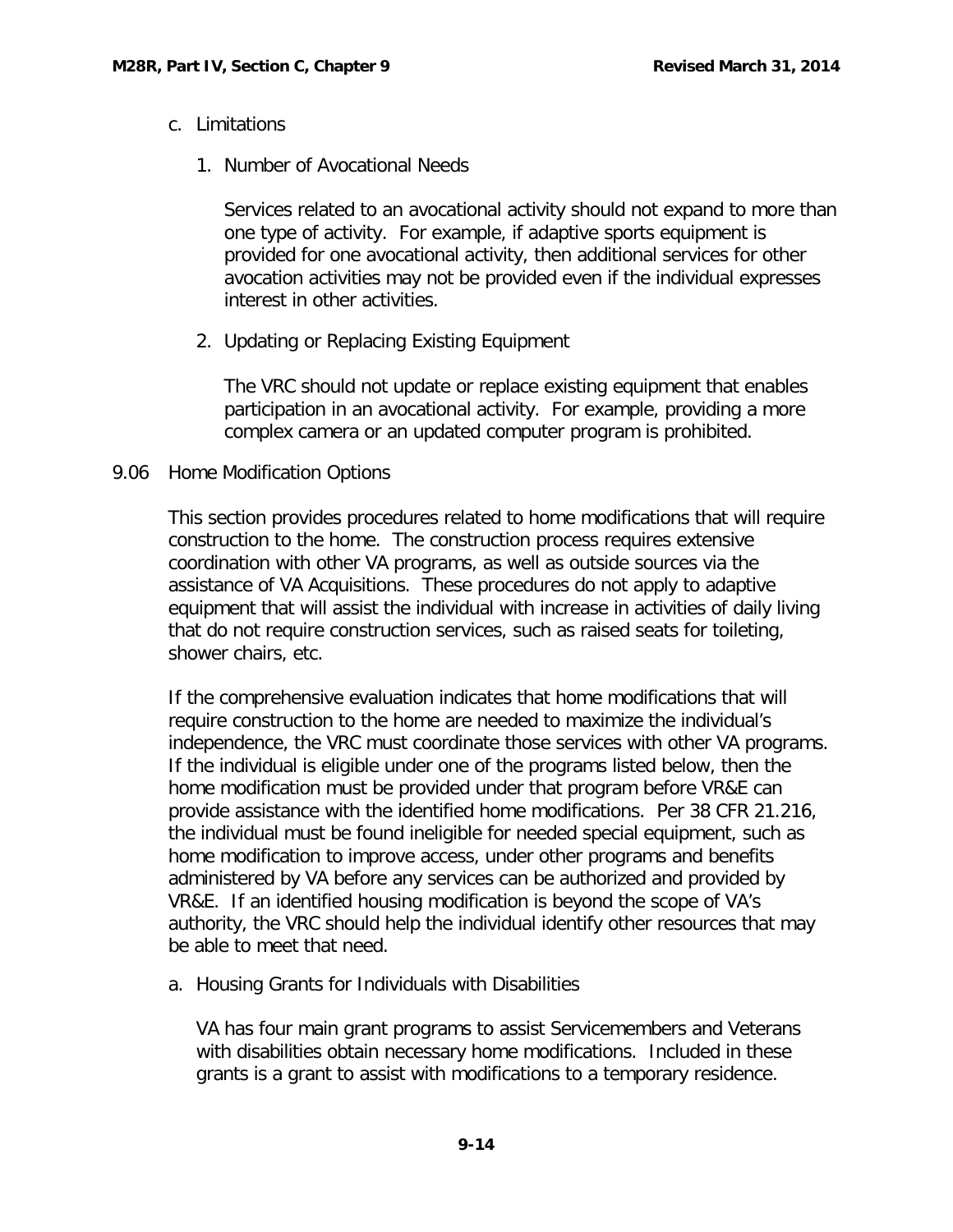1. Specially Adapted Housing (SAH) Grant

SAH grants are available to Servicemembers and Veterans with certain permanent and total service-connected disabilities to help purchase or construct an adapted home, or modify an existing home to accommodate a disability. The Veteran can use the grant up to three times as needed, but cannot exceed the total amount of the grant, which is updated annually. See<http://benefits.va.gov/homeloans/adaptedhousing.asp> for the current annual limit.

For specific information on SAH procedures and policies, see the M26-12 at [http://www.benefits.va.gov/WARMS/M26\\_12.asp](http://www.benefits.va.gov/WARMS/M26_12.asp)

2. Special Housing Adaption (SHA) Grant

SHA grants are available to Servicemembers and Veterans with certain permanent and total service-connected disabilities to help purchase or construct an adapted home, or modify an existing home to accommodate a disability. The Veteran can use the grant up to three times as needed, but cannot exceed the total amount of the grant, which is updated annually. See<http://benefits.va.gov/homeloans/adaptedhousing.asp> for the current annual limit.

3. Temporary Residence Assistance (TRA) Grant

A temporary grant may be available to SAH/SHA eligible Veterans and Servicemembers who are or will be temporarily residing in a home owned by a family member. The maximum amount available to adapt a family member's home for the SAH grant is \$28,518, and \$5,092 for the SHA grant.

See [www.benefits.va.gov/homeloans/adaptedhousing.asp](http://www.benefits.va.gov/homeloans/adaptedhousing.asp) for additional information on SAH/SHA and TRA grants.

4. Home Improvements and Structural Alterations (HISA) Grant

Servicemembers and Veterans may receive assistance for any home improvement necessary for the continuation of treatment or for access to the home and essential lavatory and sanitary facilities. A Veteran may receive a HISA grant in conjunction with either a SAH or a SHA grant. The HISA program is available for Veterans with both service and nonservice-connected disabilities. HISA benefits are limited to:

• \$6,800 for a Veteran with a service-connected disability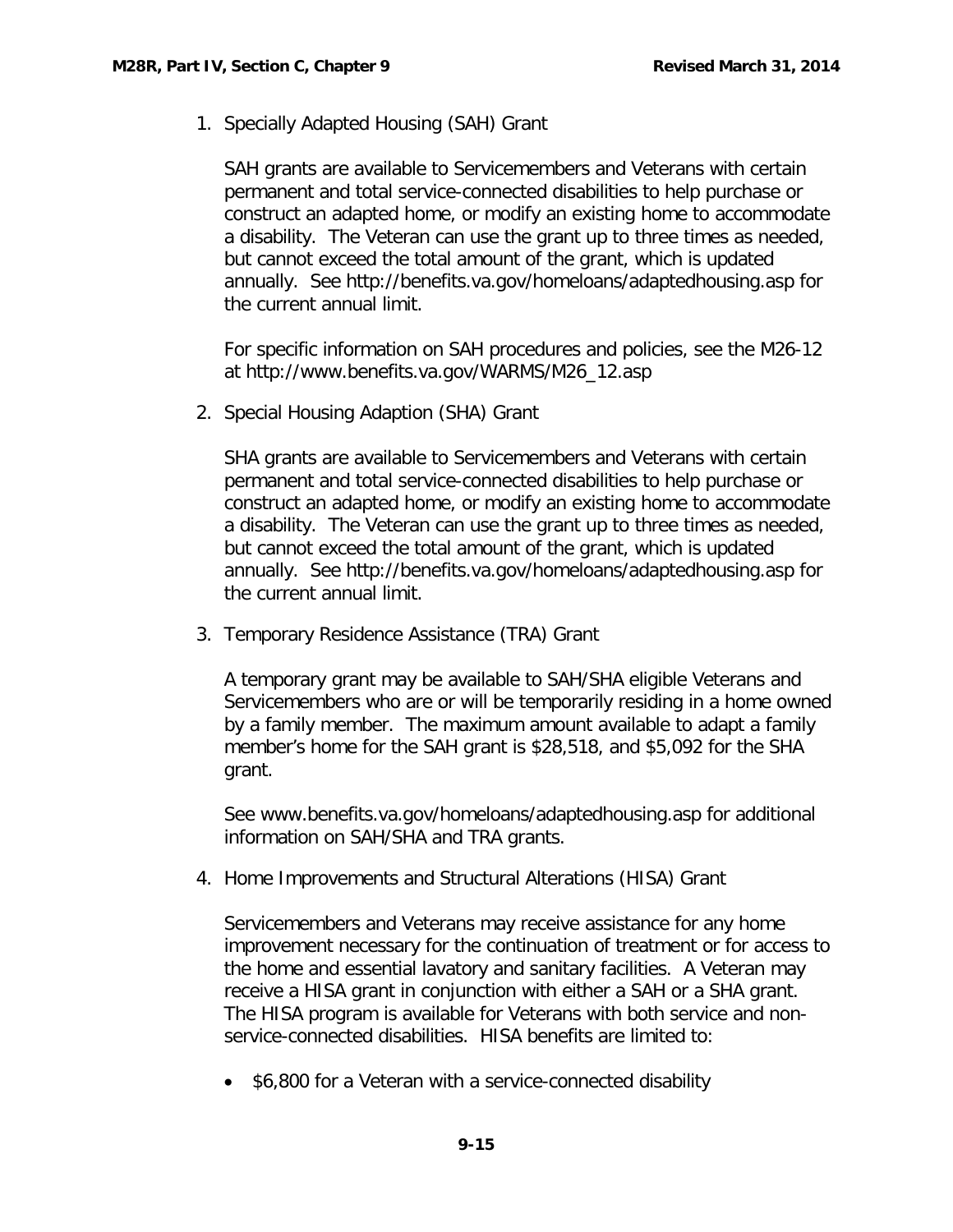• \$2,000 for a Veteran with a non-service-connected disability

See<http://www.prosthetics.va.gov/HISA2.asp> for additional information about HISA grants.

<span id="page-17-0"></span>b. Coordinate with Other VA Programs

The VRC must help the individual apply for VA housing grants when home modifications are an identified need and it appears the individual qualifies for such grants. For a general overview of eligibility criteria for housing grants, see [http://benefits.va.gov/BENEFITS/factsheets.asp.](http://benefits.va.gov/BENEFITS/factsheets.asp) The individual can apply for SAH, SHA, and TRA grants online at [www.ebenefits.va.gov](http://www.ebenefits.va.gov/) or by completing VAF 26-4555, Veterans Application in Acquiring Specially Adapted Housing or Special Home Adaptation Grant.

In order to apply for and potentially receive a HISA grant, the individual must have a prescription from a VA or fee-basis physician in addition to completing VAF 10-0103, Veterans Application for Assistance in Acquiring Home Improvement and Structural Alterations.

See Appendix O, VA Forms, for information on how to access these forms.

<span id="page-17-1"></span>c. Verify Title Information

In order to qualify for home modifications that require construction under a VA program, such as SAH, SHA, or HISA, or as a part of an IILP, the Veteran must provide evidence of title information per 38 CFR 36.4402. This regulation ensures that the title is good and marketable, with no liens attached to the property, and verifies the ownership of the property.

1. Name on the Title

To qualify for home modifications that require construction as part of an IILP, the VRC must verify that the title to the home is held in one of the following ways:

- Veteran only
- Veteran and spouse
- Veteran and family member
- Veteran and non-family member when the Veteran is included on the title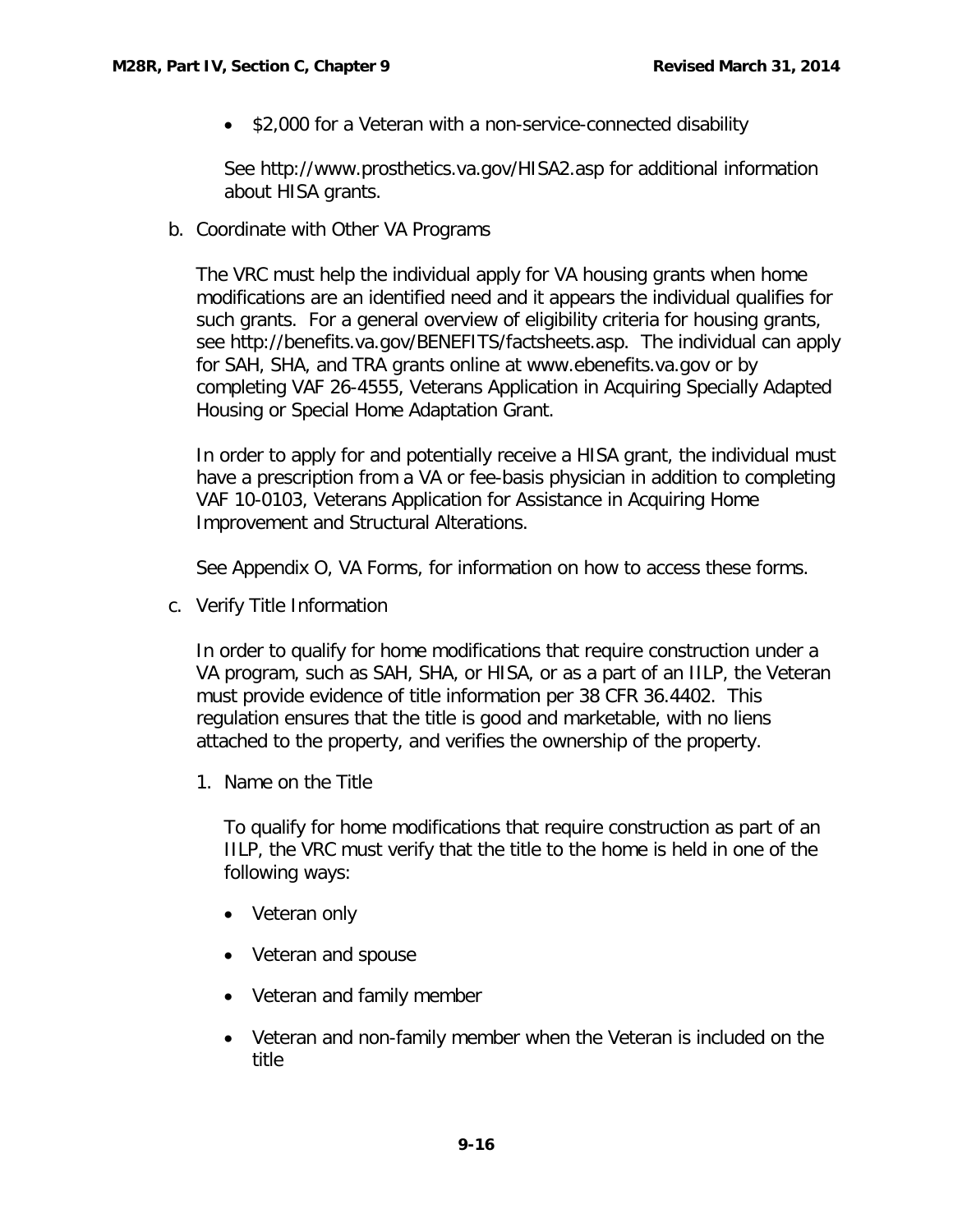• Family member, or a non-family member, when the Veteran resides or intends to reside in the property

This option is provided for the Veteran that does not own housing that can be adapted, or rents the home that will be adapted. The Veteran must provide documentation from the owner of the home that states he/she agrees to the modification plan and intends to allow the Veteran to reside in the home as long as needed. In addition, the Veteran must provide a personal statement indicating his/her intent to reside in the home on a permanent basis following the completion of the modification.

It is important that the VRC counsel the Veteran to ensure the Veteran understands that there is a limit to the amount of money that he/she can receive from VA grant programs. Once this limit has been met, VA grant programs will no longer provide assistance with home modifications if the Veteran moves to another residence. Although there is no such limitation on the delivery of services by VR&E, the VRC must still follow the procedure to ensure that the Veteran's intent is to remain in the home on a permanent basis following the modification. This process is necessary to ensure the allocation of public funds is done in a responsible manner. Therefore, the Veteran must be confident that this type of housing arrangement will be permanent prior to the modification to the home.

2. Good and Marketable Title

A good and marketable title is a title that has no clouds/encumbrances attached to it, and can be transferred.

- Good and marketable title means a title that a prudent buyer would accept.
- Cloud on a title is some defect in the title that prevents an owner from providing a good and marketable title. For example, a lien remains on the title after the owner has paid the lien amount.
- Encumbrance is an interest in the property held by someone other than the owner that affects the title or the use of the property. For example, the Internal Revenue Service has placed a lien on the property for non-payment of taxes.

The Veteran must provide verification that the title is good and marketable before the VRC can proceed with the development of the home modification plan. If the Veteran qualifies for a VA grant program,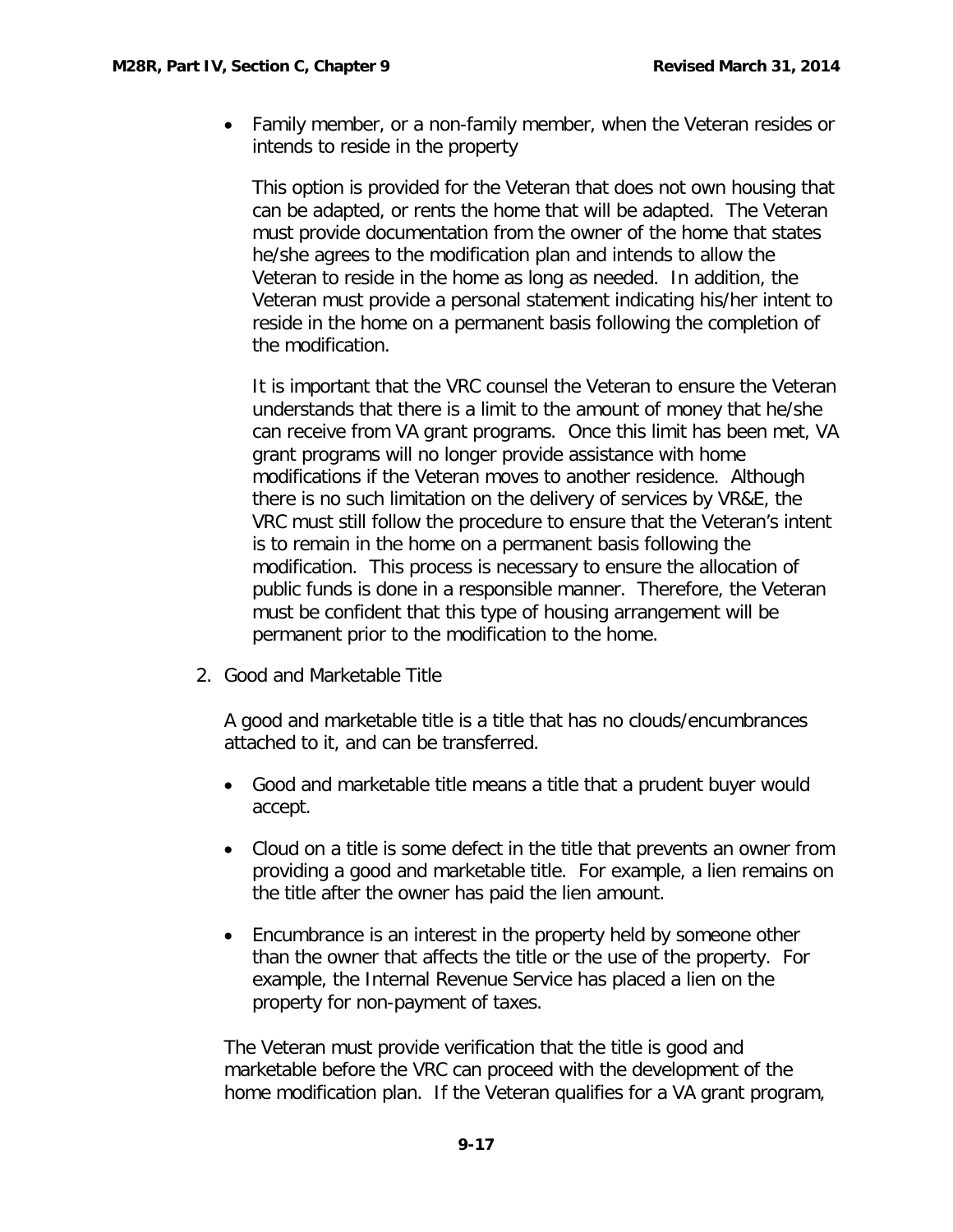such as SAH, SHA, or HISA, a representative from one of those programs will assist with the provision of this information. However, if the Veteran is solely dependent upon VR&E for the provision of home modifications as part of an IILP, then the Veteran must obtain this information.

Evidence of a good and marketable title can be obtained via a title company or attorney. There will be a cost associated with obtaining this information. If the Veteran provides the necessary information, the VRC can reimburse for the cost of obtaining this information. See M28R.V.A.3 for specific procedures for the reimbursement process.

<span id="page-19-0"></span>d. Develop the Home Modification Plan

Once the coordination of other VA programs is complete and the individual has been informed whether or not he/she will qualify for a VA housing grant, the VRC is then ready to develop the proposed home modification plan. There are several steps required in this phase:

1. Addressing Suitability and Feasibility

The VRC must ensure that a review and analysis of the identified home modifications is completed to ensure the suggested modifications are suitable and feasible. This review and analysis can be done by a SAH agent who has expertise in this area. This assessment must address the issues surrounding the modification, to include, but not limited to:

- Does the modification address a specific need?
- Will the modification improve the individual's ability to live independently?
- Will the outcome of the modification provide a measurable increase in the individual's level of independence?
- Is the home safe and sanitary? Does it meet the standards considered acceptable in a permanent home in its locality? If not, how does the individual propose to complete these pre-modification needs?
- Is the home structurally sound and able to support the modification? Special consideration should be given to this area when the home is a mobile or manufactured home. Does the mobile or manufactured home have the structural integrity to support the modification? Is the mobile or manufactured home on a permanent foundation? Is the foundation of the mobile or manufactured home sufficient to support the proposed modification?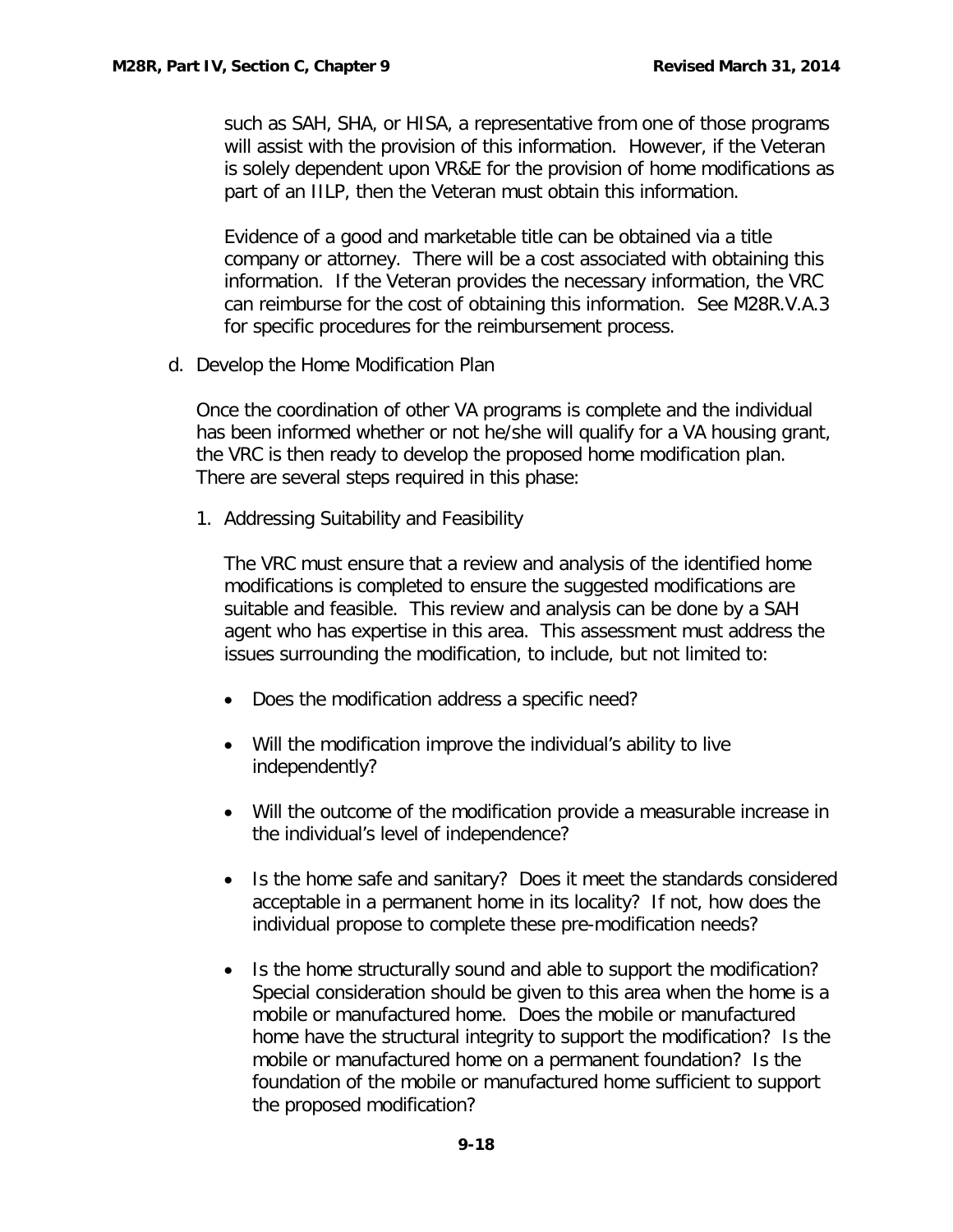- Does the home and proposed modification meet local building codes, which will be necessary to obtain a building permit in certain situations?
- What repairs are needed to facilitate the proposed modification? For example, does the floor need to be reinforced prior to the installation of a walk-in tub?
- Are there extensive home repairs that must be completed before the home modification can be done? VR&E cannot provide home maintenance/repair services as part of the IILP.
- Can the individual maintain the modification after the completion of VR&E services?
- Will the individual have to vacate the home during the modification process? If so, where will the individual reside? Does the individual have the resources necessary to live in the alternate setting for the expected length of time, and longer if necessary? Are the alternate living arrangements adequate and free of barriers? Does the individual qualify for a TRA grant during this temporary residence situation? VR&E Service cannot provide assistance with the cost of alternative living arrangements during the modification period.
- 2. Resources for Review of the Home Modification Plan

To assist with the analysis of the home modification plan, the VRC may consult with a SAH/SHA agent. The SAH/SHA Agent will serve as a consultant when addressing the individual's home modification needs even if the individual is not eligible for assistance under those grant programs. SAH/SHA agents have special training in this area and are uniquely qualified to provide a professional opinion on viability and feasibility of the home modification plan. VA Form 28-0947 can be used as a guide for this review. SAH/SHA agents can provide a Site Feasibility Report/Worksheet that outlines the needs of the home modification plan, which can be used when the VRC works with the Contracting Officer in the development of the statement of work. See [www.benefits.va.gov/HOMELOANS/contact\\_agents.asp](http://www.benefits.va.gov/HOMELOANS/contact_agents.asp) for a list of SAH agent's contact information.

<span id="page-20-0"></span>e. Conduct an Analysis of the Proposed Home Modification Plan

The VRC must meet with the individual to discuss the findings of the proposed home modification plan to ensure that all modifications are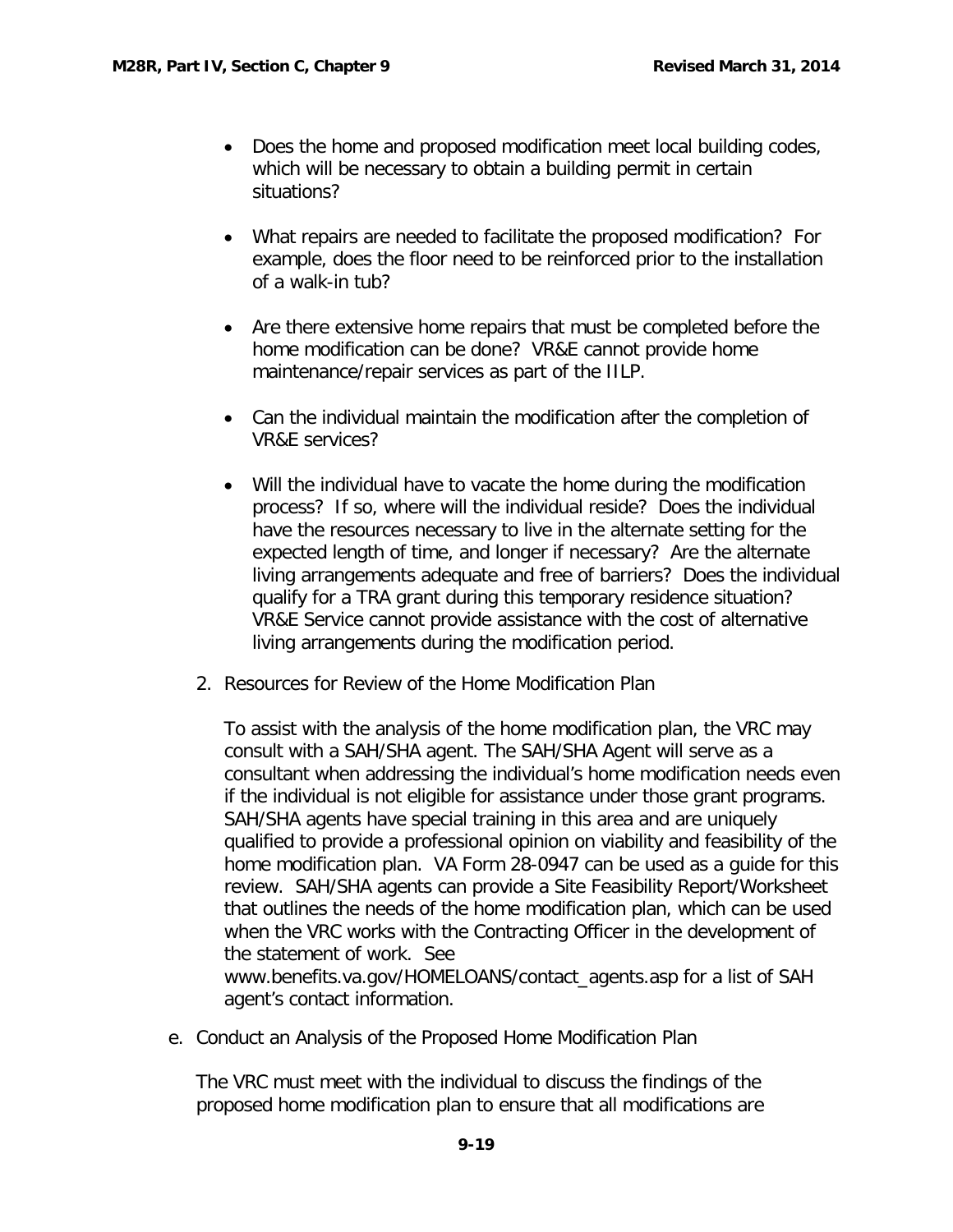necessary and would lead to an increased level of independence. The plan must clearly outline the individual's goals and objectives, as well as criteria for measuring the success of those goals and objectives. The VRC must ensure that the objectives of the plan specifically address all identified needs to increase independence, as well as address the:

- Allocation of resources
- Coordination of other VA programs
- Feasibility of Modifications
- <span id="page-21-0"></span>f. Pre-Solicitation Requirements

The procurement process for obtaining home modification services is a twostep process. The procedures outlined in this section represent step one of the process. See section 9.07.j of this chapter for the procedures on step two of the process.

Once the required home modification has been identified and determined to be feasible, the VRC must work closely with the Contracting Officer to complete a series of steps to ensure that the solicitation process is completed accurately and within regulations set forth in the Federal Acquisition Regulation (FAR) and Veterans Affairs Acquisition Regulations (VAAR).

The following information outlines the procedure to complete the first step in the procurement process.

- 1. Develop a Statement of Work that clearly defines all aspects of the proposed home modification.
- 2. Complete VAF 90-2237, as well as the checklist provided in Appendix A of VA Handbook 6500.6. See Appendix O, VA Forms, for information on how to access these forms.
- 3. Submit these documents to the Contracting Officer for review.

The Contracting Officer will secure the services of a Construction Management Service (CMS). The CMS provides an estimate of construction costs, and develops a technical description of the work that will be suitable for obtaining bids from construction contractors.

• If the cost of CMS services is less than \$2,500, the Contracting Officer will request that VR&E pay the CMS via a government purchase card.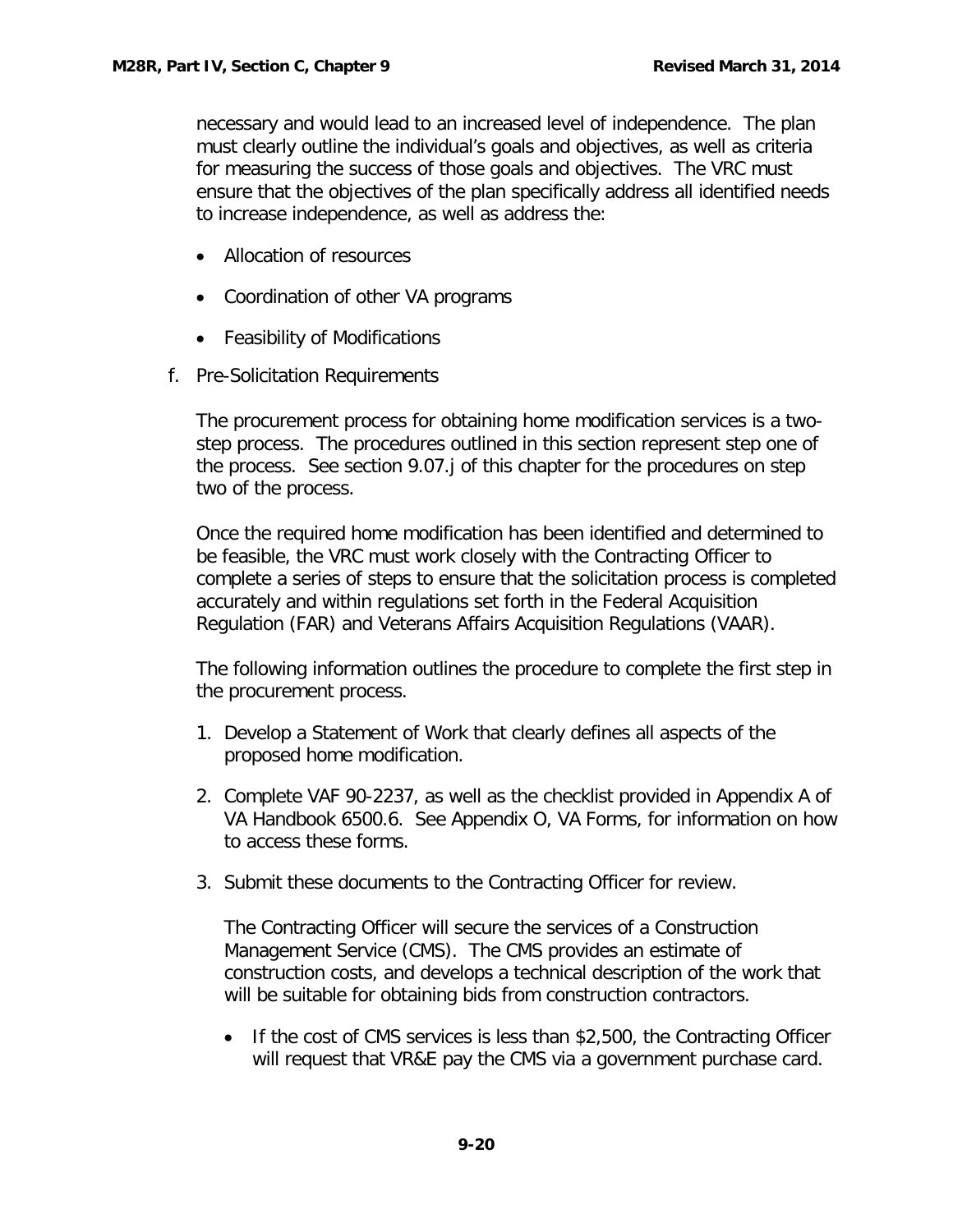• If the cost of CMS services is more than \$2,500, the Contracting Officer will issue a purchase order to pay for the service.

Note: Step two of the acquisition process occurs after the IILP has been developed and approved. The procedures for this process are described below in 9.07j.

<span id="page-22-0"></span>9.07 Independent Living Plan Development

The following information outlines the development of an independent living plan.

<span id="page-22-1"></span>a. Analysis and Concurrence of Proposed Home Modification Plan

If home modifications are part of the proposed IILP, the VRC must complete develop an analysis of the home modification plan for review and concurrence by the VREO, Regional Officer Director, or Director of VR&E Services. The level of review depends on the amount of cost associated with the modification.

This analysis must address the questions outlined above in section 9.06, as well as any additional supporting documentation relevant to the individual's request for home modification. The summation should clearly identify the viability of the home modification. The VRC must:

- 1. Summarize information from the home modification plan into a written report, either in a VAF 28-1902b, VAF 28-1902n, or in a CWINRS case note. See Appendix O, VA Forms, for information on how to access these forms.
- 2. Obtain the written report from the SAH/SHA agent who assisted in reviewing the home medication plan, if applicable. Include a copy of this report to the VREO for review, as well as placing a copy in the individual's CER folder.
- 3. Obtain all documentation from the CMS, if applicable. Submit a copy of this information to the VREO for review, as well as placing a copy in the individual's CER folder.

Submit this information to the VREO for review and concurrence. If additional levels of review are required based on approval level, the VREO will forward to the next concurrence level, as indicated.

<span id="page-22-2"></span>b. Develop the Independent Living Plan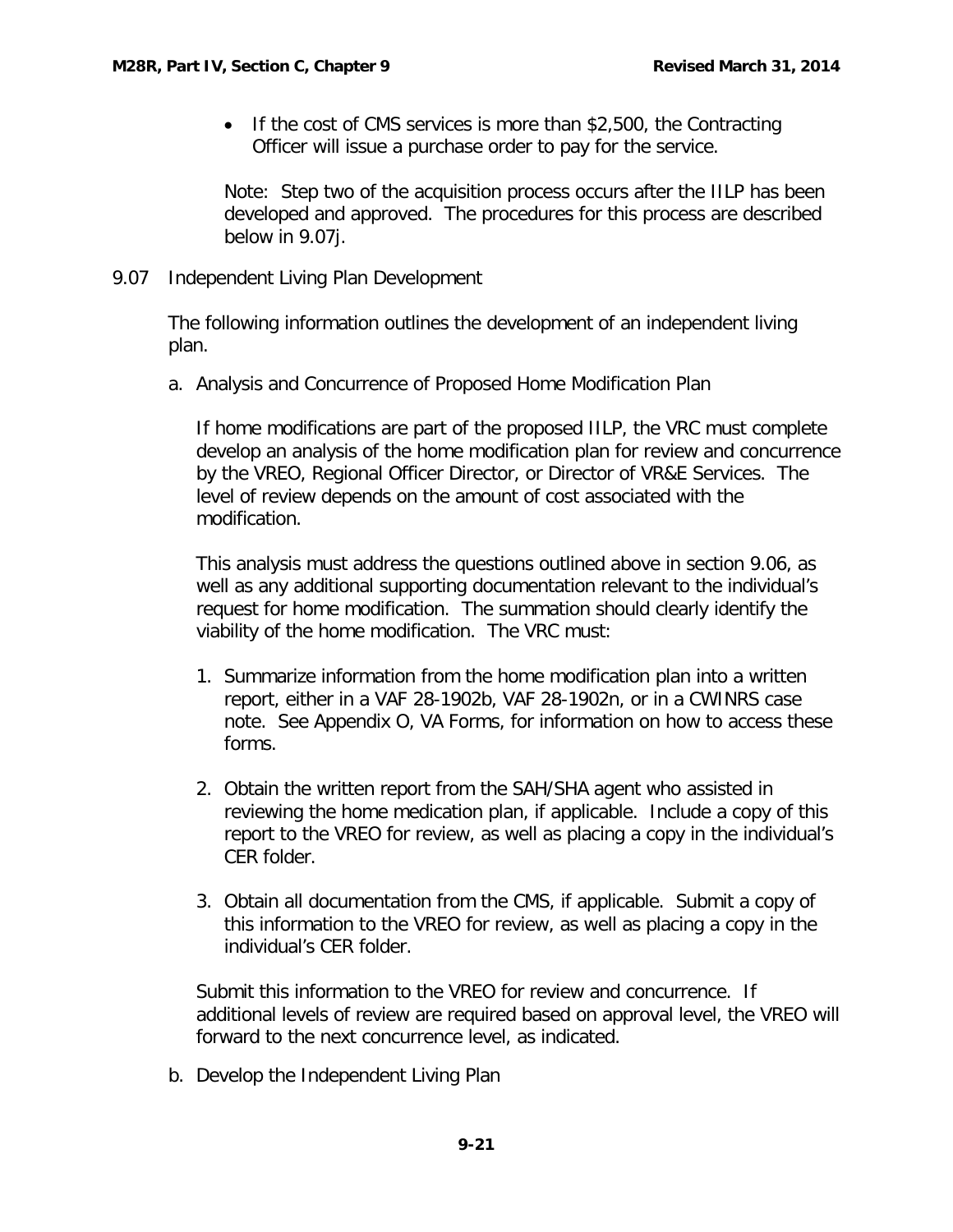All rehabilitation plans have common elements, but the VRC must individualize the elements to fit the individual's identified needs. The elements of an IILP are:

1. Program Goal

The program goal for an IILP is to stabilize and increase the individual's independence in daily living, and when appropriate to enable the individual to participate in a program of services directed toward employment. The rehabilitation plan must include a specific occupational goal or occupational cluster and 3 digit Dictionary of Occupational Titles (DOT) code. However, since the goal of IILP's are not vocationally based, the VRC must use DOT code 000.

2. Intermediate Objectives

Intermediate objectives identify secondary goals that contribute directly to the achievement of the program goal. The VRC must ensure that each objective:

- Is clear and easily understood
- Relates to achieving the goal
- Is observable and can be evaluated
- Has a measurable outcome
- 3. Anticipated Completion Date

An anticipated completion date helps track progress toward the goal and keeps the plan moving forward. It also informs both the VRC and the individual of the time frame in which services will be provided.

4. Services

There are a number of services that can be provided during an IILP. See section 9.03 of this chapter for examples of those services.

When documenting services, ensure that the description is:

- Specific and detailed, and
- Clear and unmistakable as to its relationship to a specific intermediate objective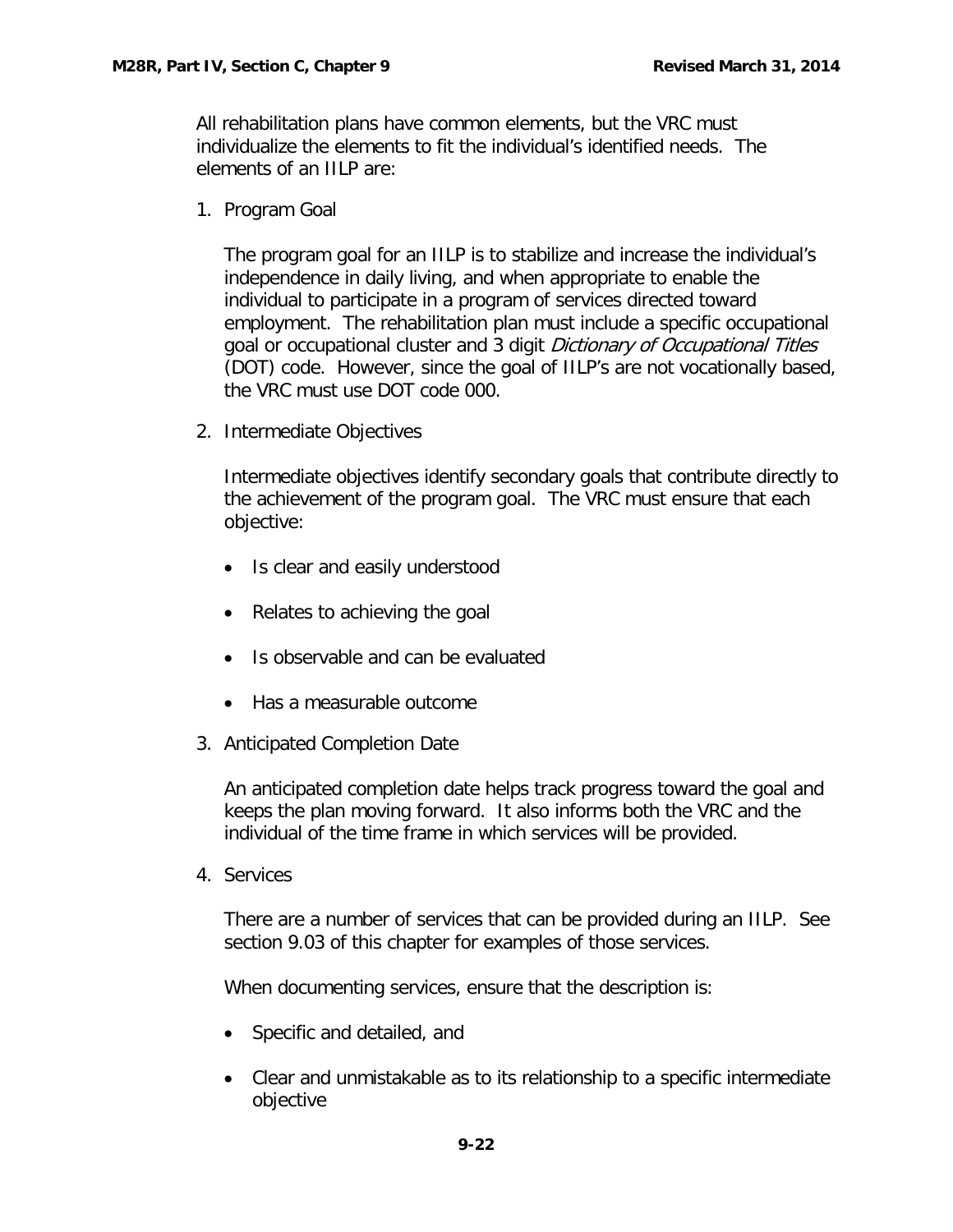5. Duration of Services

Duration of services indicates a start and end date for each intermediate objective.

6. Service Providers

Services can be provided by a variety of sources that have expertise in the delivery of independent living services, to include VR&E, VHA, medical personnel, education/training facilities, state vocational rehabilitation agencies, non-profit entities, and private companies or individuals.

The rehabilitation plan must list the contact information of who will be providing services, including the following:

- Name
- Address
- Telephone number
- Email address (if available and appropriate based on the individual's use of electronic communication)
- 7. Evaluation Information

This section provides information on how the individual's progress will be measured during the rehabilitation process, and provides an evaluation schedule. The following sources may be used to establish evaluation criteria:

- Medical records
- Activity logs
- Consultations with medical and mental health providers
- VRC observations during case support visits
- Reports from training/service providers
- Self-report by the individual and/or the individual's family are appropriate for self-care activities
- Other sources as appropriate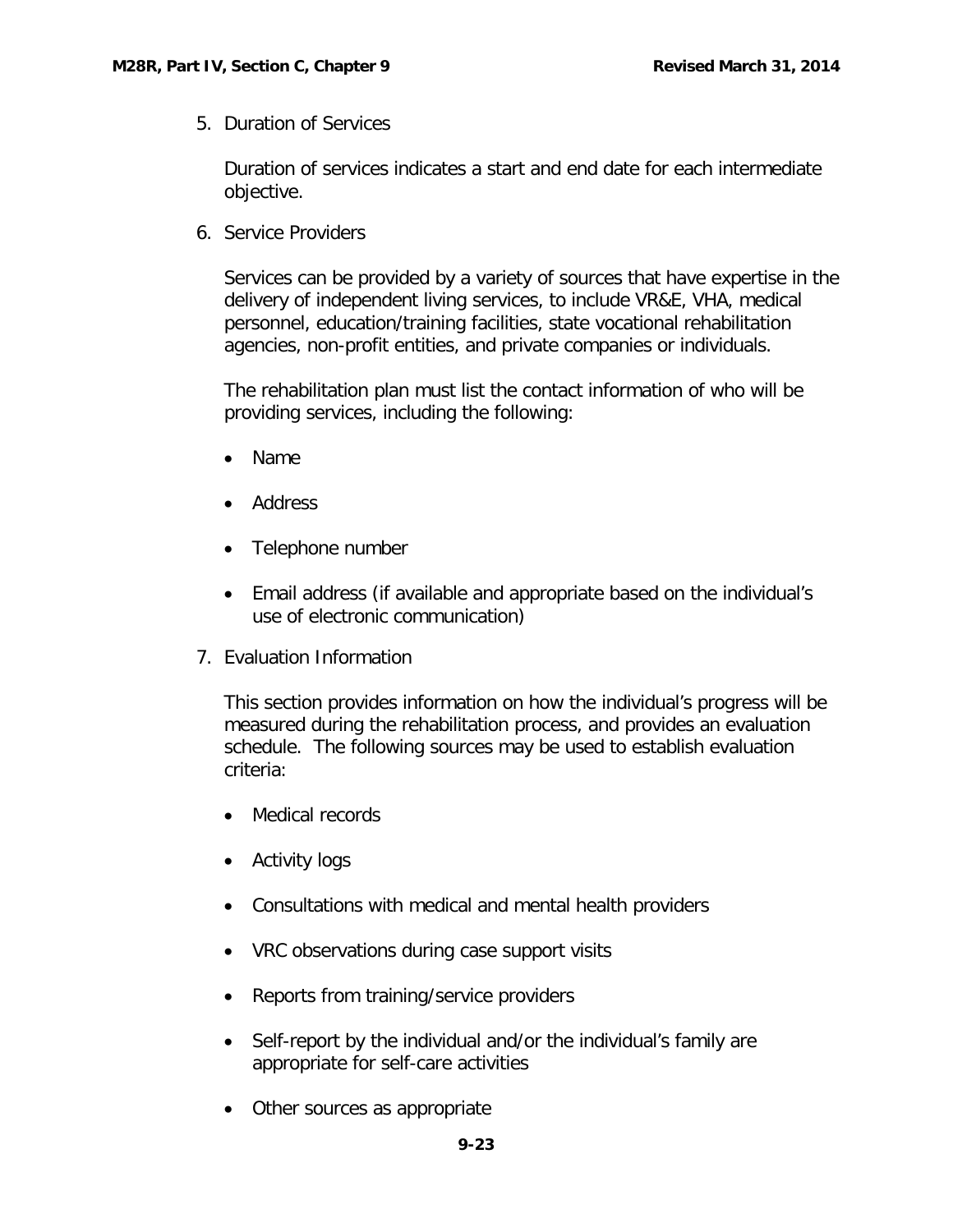This section also outlines the terms that will be used to measure satisfactory conduct, as required by 38 U.S.C. 3111. The VRC and individual must collaborate on the development of these terms since the successful development and implementation of a rehabilitation plan requires the full and effective participation of the individual in the rehabilitation process. See 38 CFR 21.362 and 38 CFR 21.364 for additional information and guidance on measuring conduct.

8. Progress Notes

Progress notes provide a place to document any additional information related to the plan.

It is important to note that when a court with proper jurisdiction has appointed a legal guardian or custodian for the individual, VR&E must develop the plan in consultation with the guardian or custodian.

<span id="page-25-0"></span>c. Determine Case Management Level

There are three levels of case management based on the individual's needs. For those individual's participating in an IILP, the case management level must be Level 3. Level 3 case management for IILP's requires a minimum of monthly face-to-face case management visits, generally conducted in the individual's home. It is important to note that monthly contacts can be done instead of face-to-face visits for periods of up to three months while waiting for cost approvals, coordination of construction, or other administrative delays in the provision of services. The VRC may use a contract counselor to complete monthly case management visits if contractual agreements are in place for the provision of this service.

<span id="page-25-1"></span>d. CWINRS Activity

CWINRS activity requires updates to the claims processing and disposition tabs prior to the development of the rehabilitation plan. This is accomplished by:

- Ensuring that the Serious Employment Handicap indicator is set to "Yes" by using the Update Disposition function on the Claim Processing tab.
- Entering the date that Evaluation and Planning status is closed.
- Selecting Entitlement Code from the drop-down list.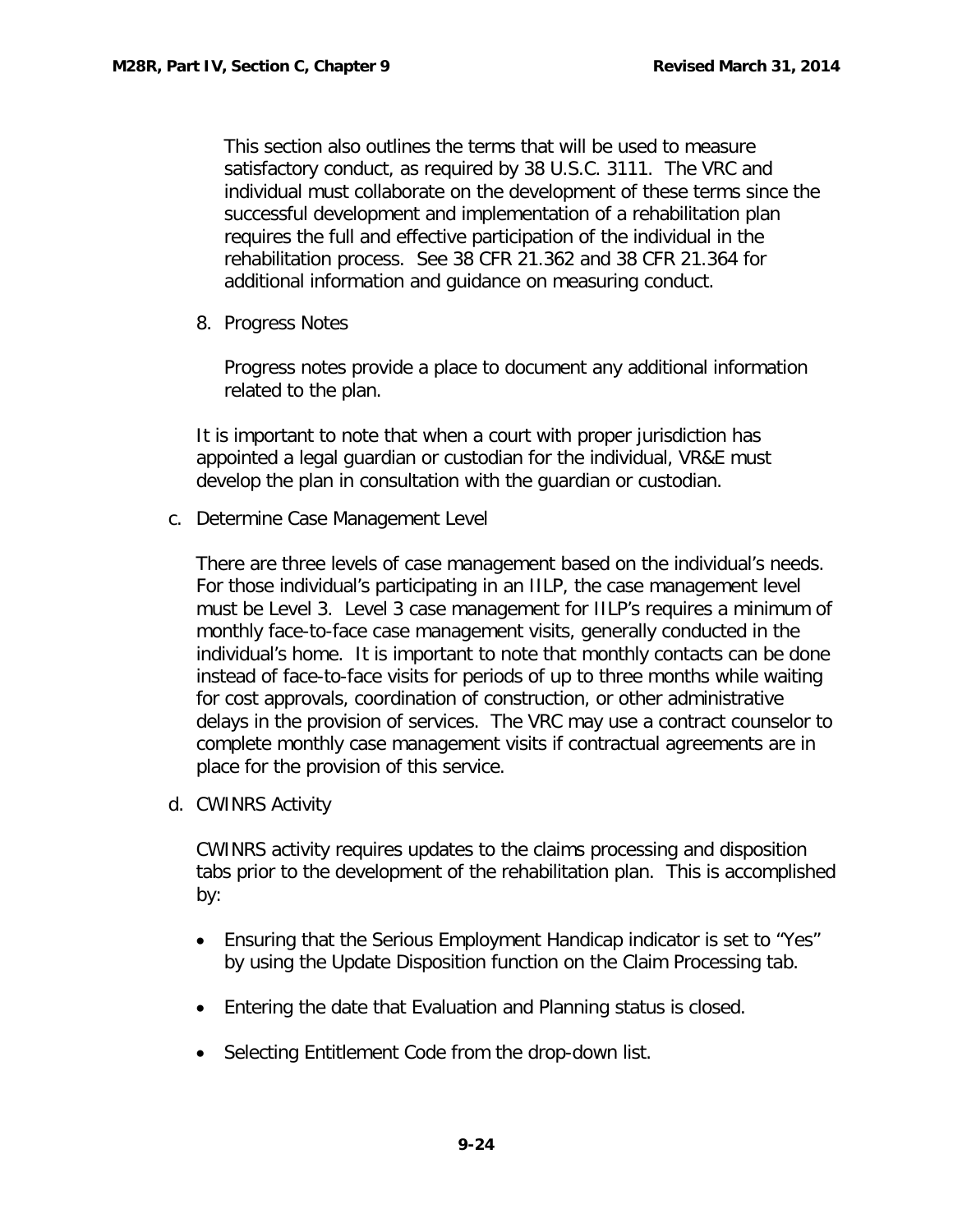- Selecting the correct Rehabilitation Claim Disposition from the drop-down list.
- Allowing CWINRS default selection of Award Payment System.
- Entering Pre-Rehab Salary using 4 digits, with the maximum entry of 9999.

When the VRC and the individual have agreed upon the services to be provided during the IILP, the VRC must complete the rehabilitation plan data fields under the REHAB tab of CWINRS by completing the following steps:

- 1. Select Add Plan on the Rehab Tab to enable IILP functionality.
- 2. Select Independent Living from the track selection drop-down options.
- 3. Set Program Cost Limit form the drop-down option.
- 4. Enter the annual review date.
- 5. Enter the Plan Modified date.
- 6. Chose "no" under self-employment goal.
- 7. Set case management level 3, referred to as Supervision Level in CWINRS, from the drop-down option.
- 8. Enter the DOT code as 000.
- 9. Enter the program goal.
- 10.At this point, the VRC must click OK to save the plan, then to add individual objectives using functionality on the Rehabilitation Plan screen.
- 11.Click OK to save
- 12.Click Print Plan to print VAF 28-8872, Rehabilitation Plan, and VAF 28- 8872a, Rehabilitation Plan Continuation Sheet (see Appendix O, VA Forms, for information on how to access VA Forms).
- 13.Prepare High Cost Memo as needed based on approval levels for program costs (see M28R.IV.C.1 for information on cost approval levels).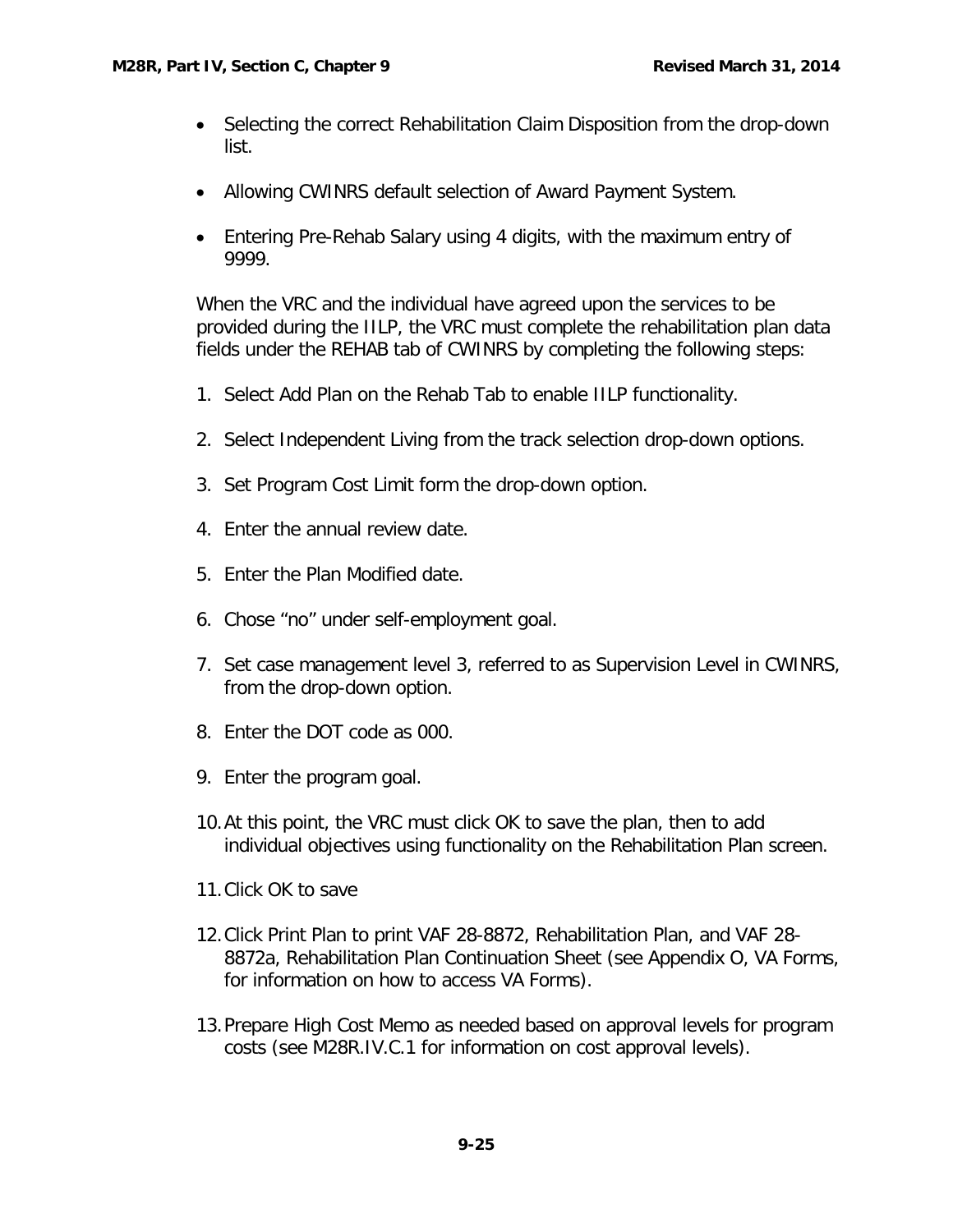- 14.Use "Print Letters" to generate VAF 28-0957, Vocational Rehabilitation Guidelines and Debt Prevention if the Veteran is pursuing IL services at a facility and is receiving a subsistence allowance, and/or VR&E is paying tuition for IL services at a rehabilitation facility.
- 15.Update CWINRS case status to independent living (when the VREO approves the plan). This action will automatically update Benefits Delivery Network (BDN) with the Case Status and DOT code. A BDN CAST is required to update the serious employment handicap indicator in BDN.
- <span id="page-27-0"></span>e. Independent Living Plan Concurrence

All IILPs, including the analysis of the home modification plan if modifications are part of the proposed plan, must be approved before the VRC and individual sign the plan. There are various levels of approval based on the type of service included in the IILP.

1. VR&E Officer Concurrence

The VRC must submit the IILP, VAF 28-0814, Checklist for Independent Living Plan Approval, and any additional relevant information to the VREO for approval. Per 38 CFR 21.162, the VREO must approve all IILPs. The VREO may approve:

- IILPs with annual cost up to \$75,000 that do not contain construction
- IILPs that contain construction costs up to \$2,000
- 2. Director, Regional Office Concurrence

The Director of the regional office must approve the following:

- IILPs with an annual cost of \$75,000-\$100,000 that do not contain construction
- IILPs that contain construction costs between \$2,000 and \$25,000

The VREO must submit the Director's Checklist for Independent Living (IL) Home Modifications Cost Approval, as well as all the required documentation noted on the checklist, to the Director for approval when the IILP contains construction costs between \$2,000 and \$25,000.

3. Director, VR&E Service Concurrence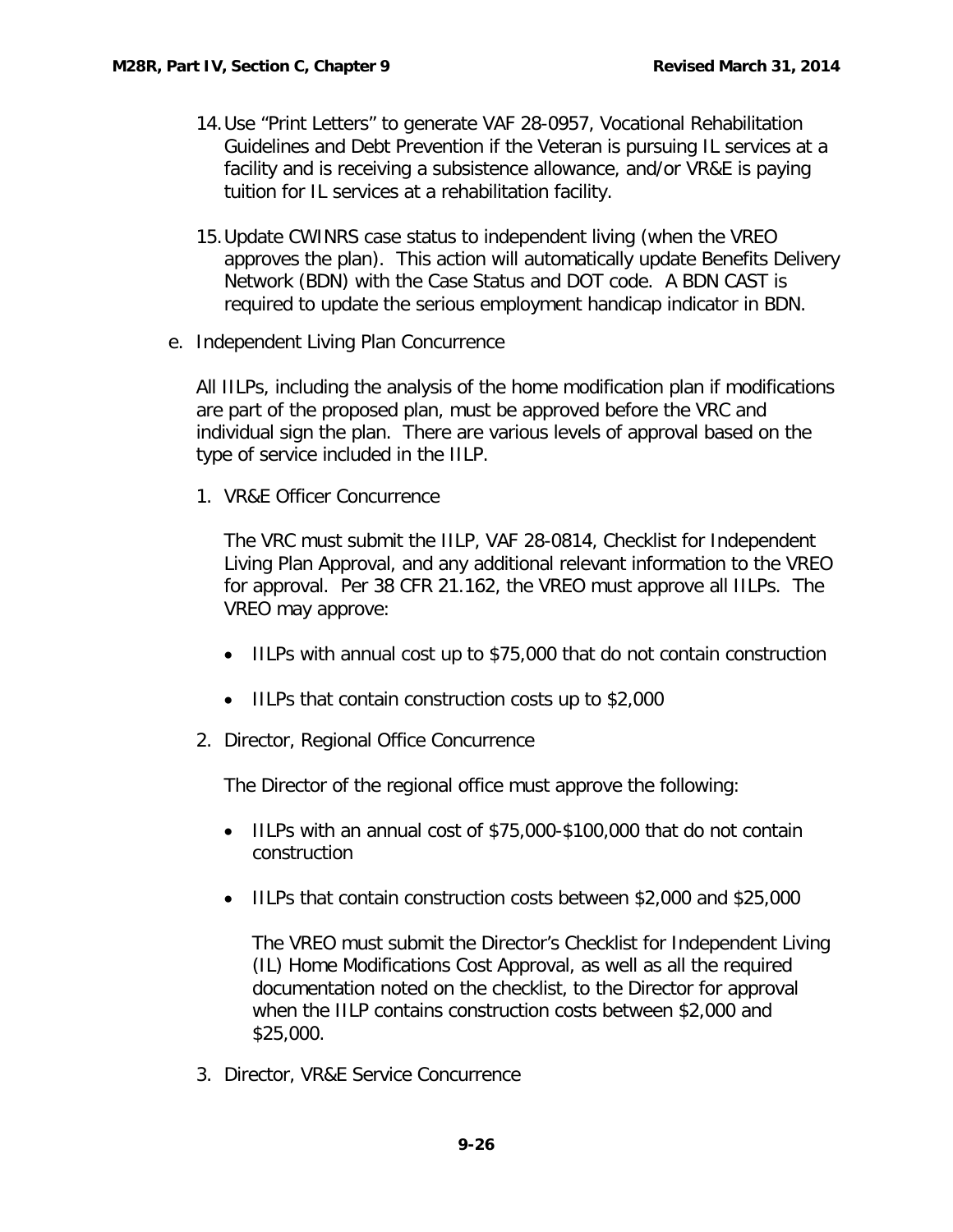The Director of VR&E Service must approve the following:

- IILPs with an annual cost that exceeds \$100,000 that do not contain construction
- IILPs with construction costs that exceed \$25,000

The VREO must submit the Director's Checklist for Independent Living (IL) Home Modifications Cost Approval, as well as all the required documentation noted on the checklist, to the Director for approval when the IILP contains construction costs that exceed \$25,000.

<span id="page-28-0"></span>f. Independent Living Plan Non-Concurrence

If the IILP is not approved at any of these levels, then the VRC must perform one of the following tasks:

- 1. Take the recommended corrective action(s) for approval of a revised independent living plan, or
- 2. Consider alternative rehabilitation options if revision will not result in approval.

If the IILP is not approved, and efforts by the VRC to develop an approved plan did not meet the individual's expectations or request for service, the individual can appeal the disagreement over the development of the plan per 38 U.S.C. 3107 and 38 CFR 21.98. In this situation, the individual must submit a written statement to the VRC requesting a review of the proposed plan and detailing his/her objections to the terms and conditions of the proposed plan.

<span id="page-28-1"></span>g. Complete the Orientation Process

When the IILP is approved, the VRC must provide an orientation to ensure the individual understands both the VRC's role and his/her role, as well as answer any questions the individual may have regarding the rehabilitation process. The rehabilitation plan, as well as VAF 28-0957 if training is a part of the IILP, is used to guide the orientation process. The orientation emphasizes the following:

- Expectations for conduct and cooperation
- Requirement to report changes in dependency, contact information, and performance immediately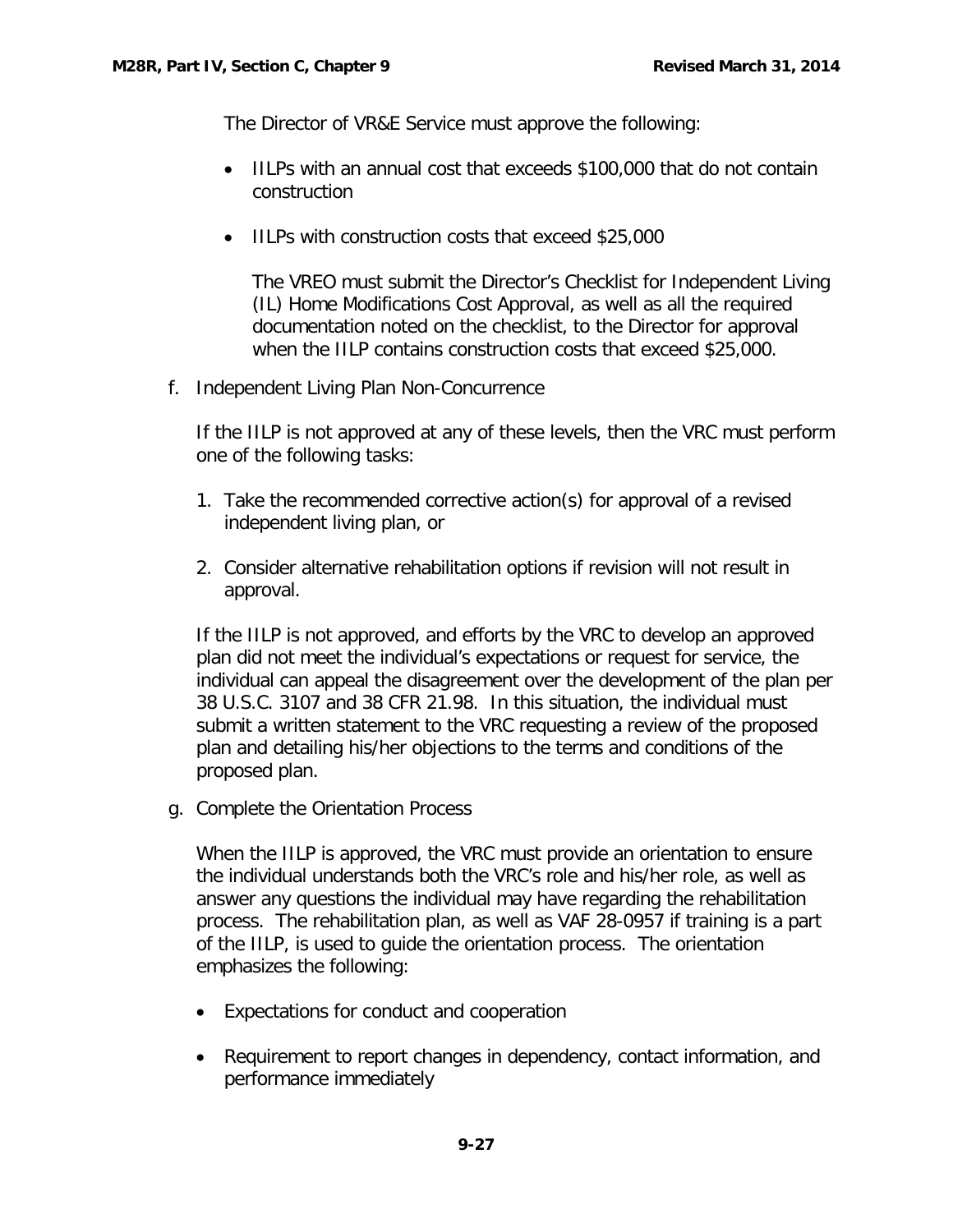• Process for obtaining supplies, medical treatment and other services outlined in the plan

If home modification is part of the IILP, then the orientation should also include discussions about the following:

- Where will the individual reside during the construction if it is necessary to vacate the home during the modification process?
- Is the individual prepared for possible delays in the construction process?
- How will issues that arise and are identified during the construction process be addressed?
- Does the individual understand the coordination of services will require communication and cooperation with a number of different entities? Does the individual understand the roles and responsibilities of each?
- Any other questions specific to the individuals home modification plan.
- <span id="page-29-0"></span>h. Sign the Plan

Following orientation, both the VRC and the individual must sign the rehabilitation plan, as well as VAF 28-0957 if training if part of the IILP. Place the originals of both on the right side of the CER folder and provide the individual with a copy.

<span id="page-29-1"></span>i. Document the Planning and Orientation Process

It is imperative that the VRC document the planning and orientation process, as well as the decisions made during plan development. The following information must be documented on either VAF 28-1902n or in a CWINRS case note:

- Type of Plan
- Planned Services
- Program Charges and Costs
- Level of Case Management
- Other Considerations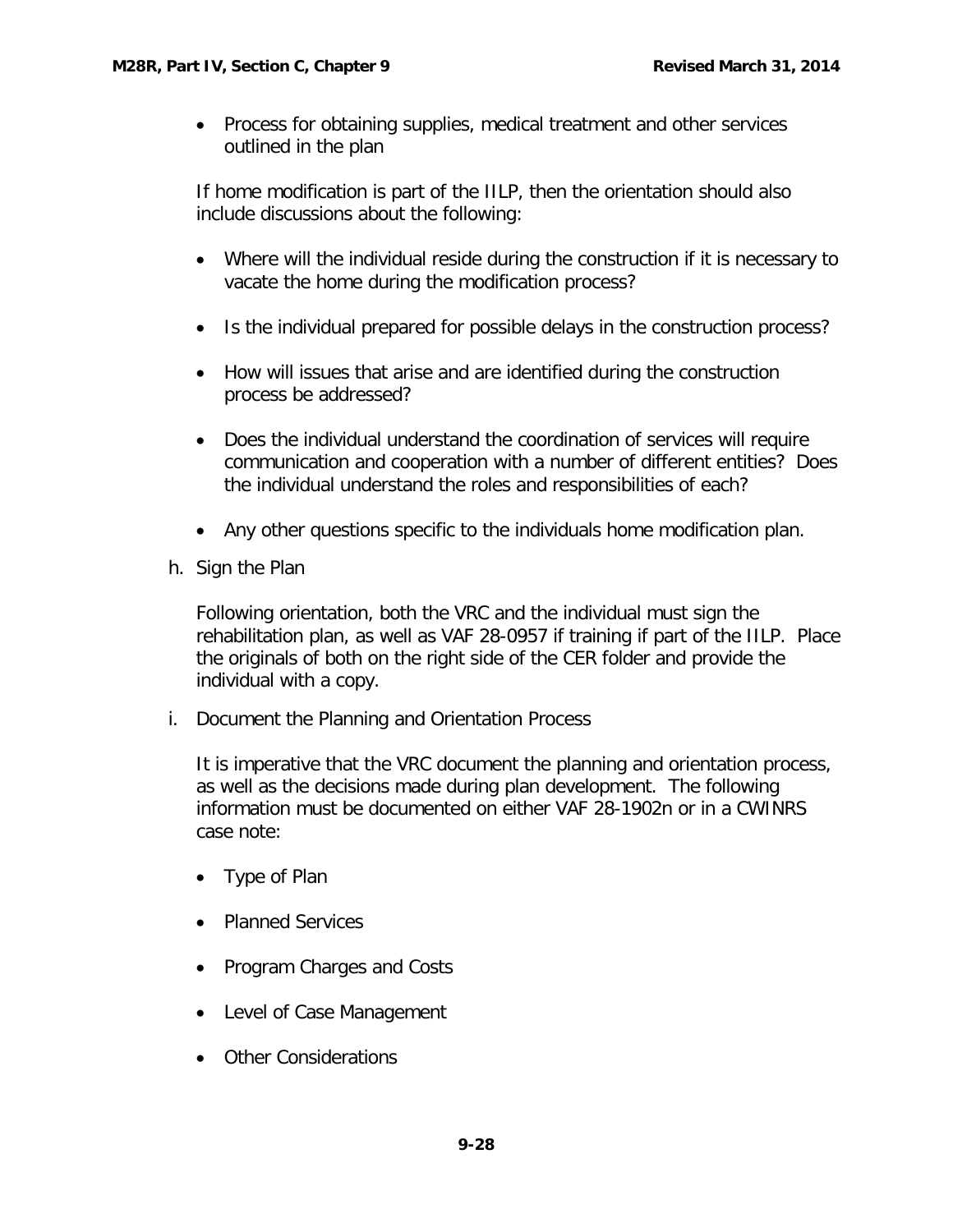<span id="page-30-0"></span>j. Procure Home Modifications

The procedures outlined here are step two of the procurement process. Step one of the process was discussed above in section 9.06.f.

If home modifications are part of the IILP and the cost of the modification is greater than \$2,000, the VRC must work closely with the Contracting Officer to secure the acquisition of these services. The VRC must complete the following activities:

1. Submit Information to the Contracting Officer

The information outlined here contains the same information that was submitted to the Contracting Officer when the services of the CMS were obtained (as described above in section 9.06.f), with the addition of a few other documents. The required information includes:

- VAF 90-2237, which confirms that funding is available
- Documentation of VR&E approval of funds, as indicated by the document on which the appropriate approval was provided
- Description of the work to be performed, as outlined in the information provided by the CMS
- Copy of the checklist from VA Handbook 6500.6, Appendix A, that was submitted when the services of the CMS were obtained
- Copy of the IILP, with the redaction of the individual's social security number
- 2. Contracting Officer Activities

The Contracting Officer will complete the following activities to ensure that the procurement of home modification services is performed accurately and within the guidelines set forth in the FAAR and VAAR.

- Issue a solicitation for bids
- Obtain quotes for the home modification
- Make an award for the completion of the home modification
- Monitor the process to ensure that the contractor is paid in an accurate and timely manner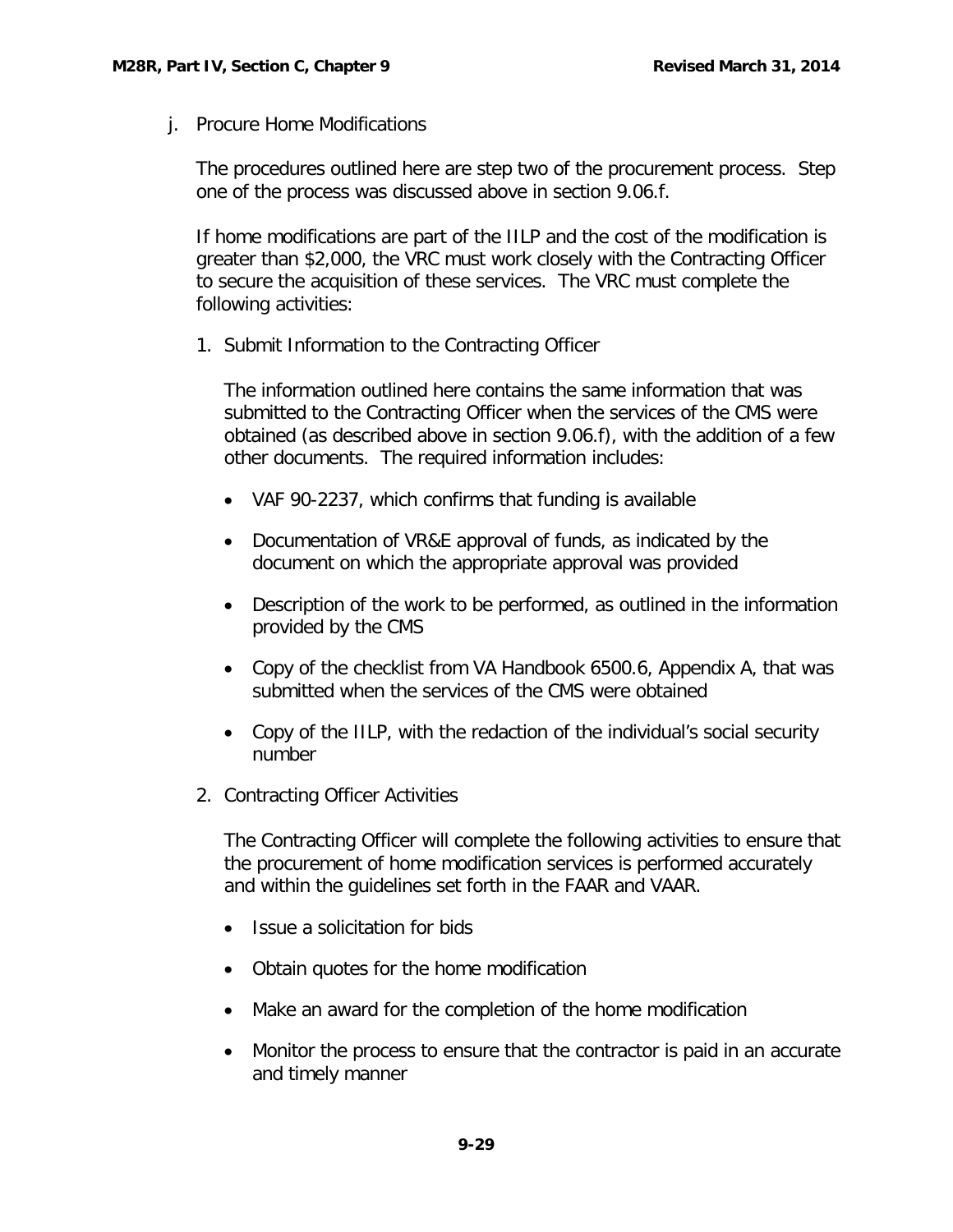- Perform a final site visit to sign off on project completion
- <span id="page-31-0"></span>k. Administer the Plan

The VRC must implement the services identified in the plan, as well as document all case activity in CWINRS notes or on VAF 119, Report of Contact. See Appendix O, VA Forms for information on accessing VA Forms.

The VRC, or contracted counselor, provides case management services to ensure that the objectives and goals of the rehabilitation plan are being addressed and met. Additionally, the VRC or contracted counselor discusses any concerns with the individual and takes appropriate action(s) to address those concerns, ensuring that the individual has every opportunity to succeed.

The VRC or contracted counselor must utilize VAF 28-0852, Case Support Checklist, as a guide during case management meetings that occur on a monthly basis. The VRC must address all issues identified on the checklist and document either on the checklist or in a CWINRS case note. This checklist must be filed in the center section of the CER folder.

See M28R, Part V, Section A for detailed information on plan implementation.

<span id="page-31-1"></span>l. Evaluate and Amend the Plan

It is necessary to review and evaluate the individual's progress toward completion of the objectives of the rehabilitation plan. If additional or different services are needed to achieve the objectives of the plan, then the 9-30VRC must amend the plan as appropriate per 38 CFR 21.94. If the amendment to the plan includes additional construction costs, the VRC must obtain the proper level of approval as outlined in section 9.07 of this chapter.

It is important to note that it may be necessary to change the status of the case to Interrupted during this process to ensure that the statutory limitations on the delivery of IL services are not exceeded. Interrupting the case allows the VRC time to explore options and decide upon the most appropriate route to lead to a positive outcome of rehabilitated. Or, in some situations, provide due process and notice as the VRC moves toward the discontinuation of services.

- <span id="page-31-3"></span><span id="page-31-2"></span>9.08 Outcomes of Independent Living Plans
	- a. Rehabilitated